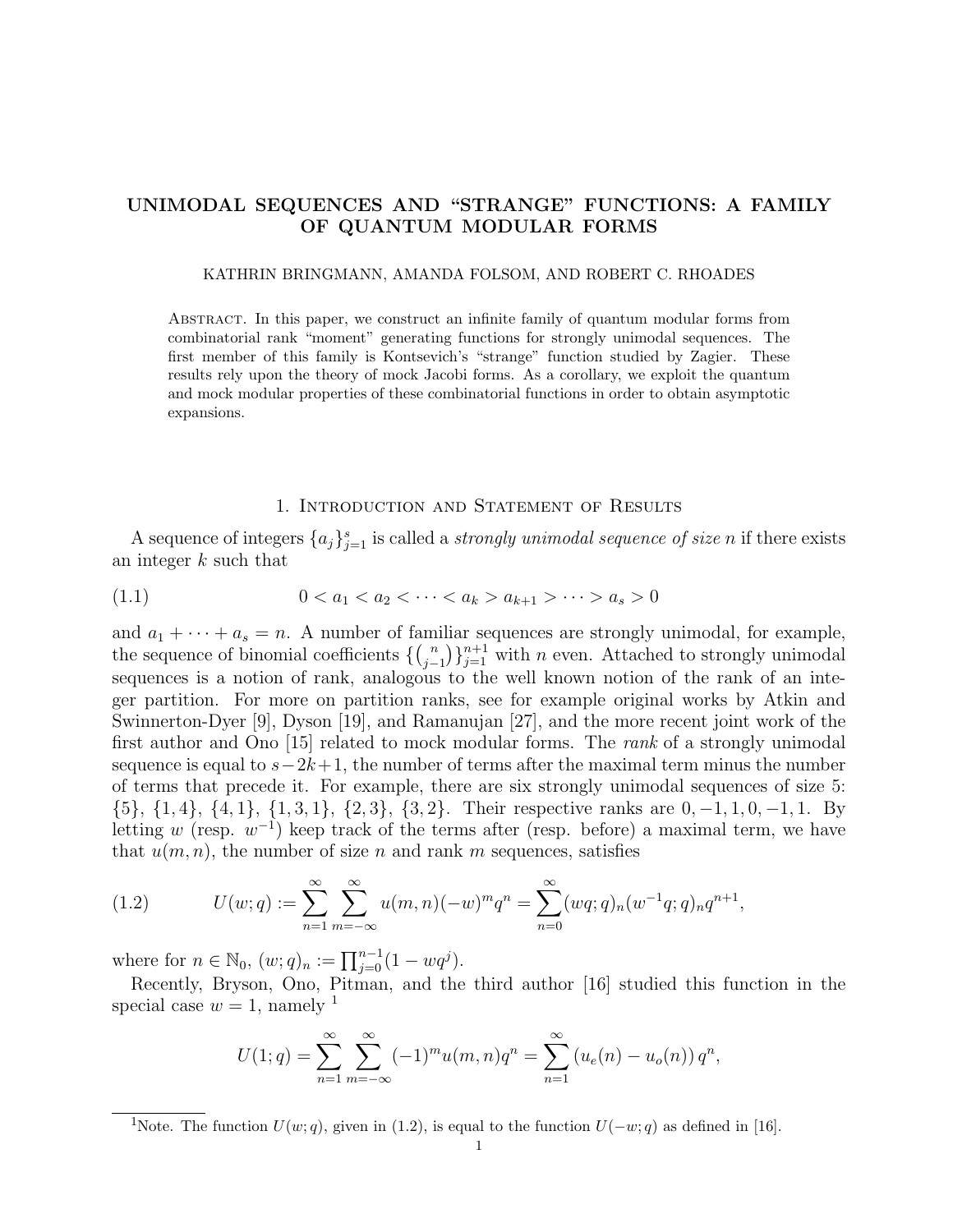where  $u_e(n)$  (resp.  $u_o(n)$ ) denotes the number of unimodal sequences of size n with even (resp. odd) rank. They showed that for every root of unity  $\zeta$ ,

$$
U(1;\zeta) = F\left(\zeta^{-1}\right),\,
$$

where Kontsevich's "strange" function is defined by

$$
F(q) := \sum_{n=0}^{\infty} (q;q)_n.
$$

Prior, Zagier [31] proved that this function satisfies the "identity"

(1.3) 
$$
F(q) = -\frac{1}{2} \sum_{n=1}^{\infty} n \left(\frac{12}{n}\right) q^{\frac{n^2-1}{24}},
$$

where  $(\frac{1}{2})$ · is the Kronecker symbol. Neither side of the identity (1.3) makes sense simultaneously. Indeed, the right hand side of  $(1.3)$  converges in the unit disk  $|q| < 1$ , but nowhere on the unit circle. The identity (1.3) means that at roots of unity  $\zeta$ ,  $F(\zeta)$  (which is clearly a finite sum) agrees with the limit as q approaches  $\zeta$  radially within the unit disk of the function on the right hand side of (1.3). Moreover, Zagier proved that for  $x \in \mathbb{Q} \setminus \{0\}$ 

(1.4) 
$$
\phi(x) + (-ix)^{-\frac{3}{2}} \phi\left(-\frac{1}{x}\right) = \frac{\sqrt{3i}}{2\pi} \int_0^{i\infty} (w+x)^{-\frac{3}{2}} \eta(w) dw,
$$

where  $\phi(x) := e^{-\frac{\pi i x}{12}} F(e^{-2\pi i x})$  and  $\eta(w) := e^{\frac{\pi i w}{12}} \prod_{n=1}^{\infty} (1 - e^{2\pi i n w})$  is the Dedekind eta-function. where  $\varphi(x) := e^{-x^2} F(e^{-x^2})$  and  $\eta(w) := e^{-x^2} \prod_{n=1}^{\infty} (1-e^{-x^2})$  is the Dedekthic eta-function.<br>Note that the constant  $\sqrt{3i}/2\pi$  in (1.4) is given explicitly in [16]. There, the authors also gave a new proof of  $(1.4)$ , using the fact that  $U(1; q)$  is a (weak) mixed mock modular form for  $|q|$  < 1. Here, we slightly modify the definition of "mixed mock modular form" given in [18] to mean functions that lie in the tensor product of the general spaces of mock modular forms and weakly holomorphic modular forms (up to possible rational multiples of  $q$  powers). In particular, we do not require (as in [18]) these functions to be holomorphic at the cusps. Weak mixed mock modular forms in this sense occur in a variety of areas including combinatorics [3], algebraic geometry [29], Lie theory [23], Joyce invariants [25], and quantum black holes  $[18, 24]$ .

The similarity between (1.4) and the usual modular transformation formula of a modular form in part motivated Zagier [32] to introduce the notion of a quantum modular form. A weight  $k \in \frac{1}{2}$  $\frac{1}{2}\mathbb{Z}$  quantum modular form is a complex-valued function f on Q, such that for all  $\gamma = \begin{pmatrix} a & b \\ c & d \end{pmatrix} \in SL_2(\mathbb{Z})$ , the function  $h_{\gamma}: \mathbb{Q} \setminus \gamma^{-1}(\infty) \to \mathbb{C}$  defined by

(1.5) 
$$
h_{\gamma}(x) := f(x) - \varepsilon(\gamma)(cx + d)^{-k} f\left(\frac{ax + b}{cx + d}\right)
$$

satisfies a "suitable" property of continuity or analyticity. The  $\varepsilon(\gamma)$  in (1.5) are suitable complex numbers, such as those in the theory of half-integral weight modular forms when  $k \in \frac{1}{2}$  $\frac{1}{2}\mathbb{Z}\setminus\mathbb{Z}.$ 

This paper gives an infinite family of quantum modular forms from the "moments" of the unimodal rank statistic. In general, such moment functions are of both number theoretic and combinatorial interest. For example, in their celebrated work [8], Atkin and Garvan discovered a partial differential equation relating the bivariate generating functions for the partition statistics rank and crank, leading to exact linear relations between rank and crank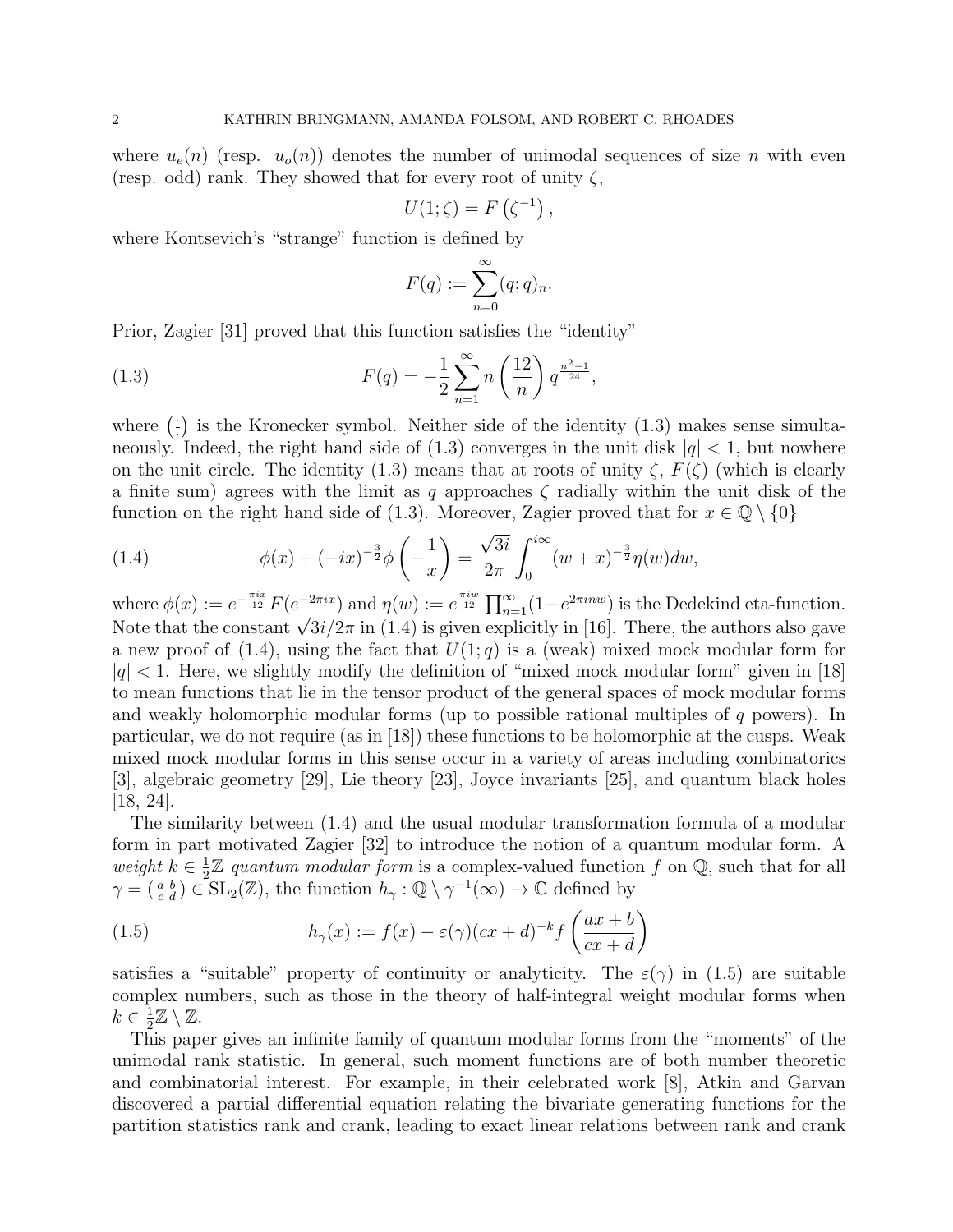moments. In [4], Andrews provided a beautiful combinatorial interpretation of partition rank moments in terms of "k-marked Durfee symbols". Andrews also discovered a relationship between partition rank moments and the "smallest parts" partition statistic in [5], which has led to further work by Garvan [22], for example. In addition to intrinsic combinatorial interest, moment functions have been shown to satisfy modular properties. For example, works including [2, 12, 13] exhibit relationships to weak Maass forms and mock theta functions.

To state our results, we define for  $r \in \mathbb{N}_0$  the following "weighted" moment functions, where throughout  $q := e^{2\pi i \tau}$ 

(1.6) 
$$
\phi_r(\tau) := (\pi i)^{2r+1} \sum_{n=1}^{\infty} \sum_{m \in \mathbb{Z}} (-1)^m u(m,n) Q_r(m^2, n - \frac{1}{24}) q^{n - \frac{1}{24}},
$$

and  $Q_r(X, Y) \in \mathbb{Q}[X, Y]$  is the polynomial

(1.7) 
$$
Q_r(X,Y) := \sum_{\substack{0 \le \mu \le r \\ 0 \le \ell \le r-\mu}} c_r(\mu,\ell) X^{\ell} Y^{\mu} \in \mathbb{Q}[X,Y],
$$

with rational coefficients  $c_r(\mu, \ell)$  defined in (1.9). For example, the first few polynomials (normalized, with  $Y \to Y - \frac{1}{24}$ ) are given by

$$
Q_0\n\left(X, Y - \frac{1}{24}\right) = -2,
$$
\n
$$
Q_1\n\left(X, Y - \frac{1}{24}\right) = -4(X + 2Y),
$$
\n
$$
Q_2\n\left(X, Y - \frac{1}{24}\right) = -\frac{4}{105}\left(10X + 35X^2 + 6Y + 180XY + 108Y^2\right),
$$
\n
$$
Q_3\n\left(X, Y - \frac{1}{24}\right) = -\frac{4}{3465}\left(7X + 140X^2 + 154X^3 + 2Y + 420XY + 1260X^2Y + 120Y^2 + 2520XY^2 + 720Y^3\right).
$$

Note that in particular the first member of the family  $\phi_r(\tau)$  is (up to a constant) the "strange" function studied by Zagier and Kontsevich discussed above. That is,  $\phi_0(\tau)$  =  $-2\pi i q^{-\frac{1}{24}}U(1;q) = -2\pi i\phi(\tau)$ . It is not difficult to see that the functions  $\phi_r(\tau)$  may also be written in terms of the "twisted" unimodal moment functions  $u_r$ , defined for integers  $r \geq 0$ by

$$
u_r(q) := \sum_{n=1}^{\infty} \sum_{m \in \mathbb{Z}} (-1)^m u(m,n) m^r q^n.
$$

The moments  $\sum_m u(m,n)m^r$  of the unimodal rank statistic are analogous with the rank and crank partition moments, functions which have drawn wide combinatorial interest since Atkin and Garvan famously introduced them [8]. There is a vast literature on such objects, including asymptotic questions and congruence properties. While the unimodal rank moments are exponentially large for even  $r$  [14], it is surprising that the twisted moments  $\sum_{m}(-1)^{m}u(m,n)m^{r}$ , as a consequence of our results, are only polynomially large in n. We have chosen to handle the more complicated expressions  $\sum_{m}(-1)^{m}u(m,n)Q_{r}(m^{2},n-1/24)$ because the generating functions for these numbers have a fixed weight as modular objects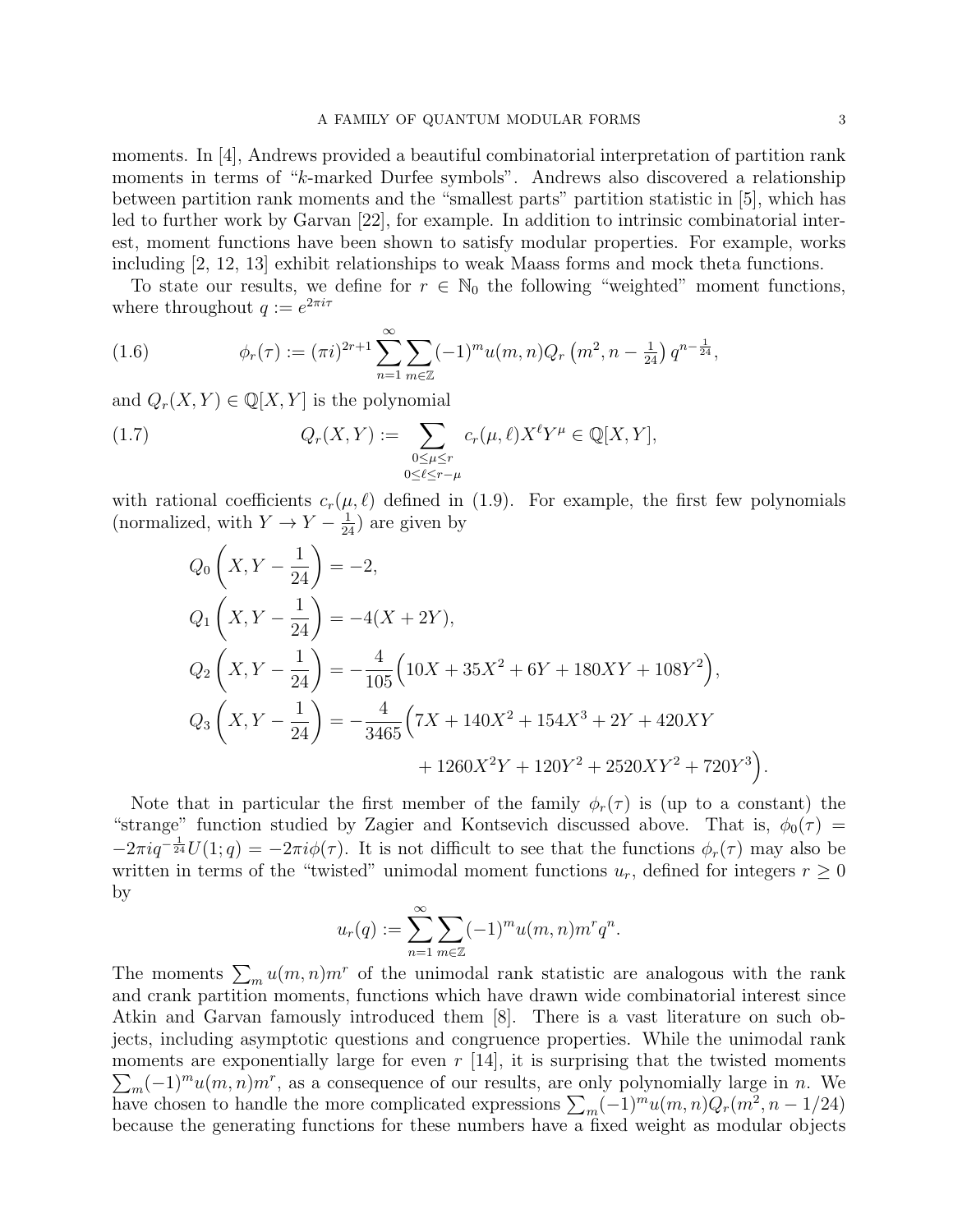as seen in Theorem 1.1, while the generating function for the twisted moments will have a mixed weight. To relate these generating functions  $\phi_r(\tau)$  to the twisted unimodal moments  $u_r(\tau)$ , by symmetry, we note that  $u_{2r+1}(q) = 0$  for integers  $r \geq 0$ . In particular, using (1.6), we find that

(1.8) 
$$
\phi_r(\tau) = (\pi i)^{2r+1} \sum_{\substack{0 \le \mu \le r \\ 0 \le \ell \le r-\mu}} \frac{c_r(\mu,\ell)}{(2\pi i)^{\mu}} \cdot \frac{\partial^{\mu}}{\partial \tau^{\mu}} \left( u_{2\ell}(q) q^{-\frac{1}{24}} \right),
$$

where we define

(1.9) 
$$
c_r(\mu,\ell) := \frac{-2^{2\ell+1}6^{\mu}\Gamma\left(\frac{1}{2} + 2r - \mu\right)}{\Gamma\left(\frac{1}{2} + 2r\right)\mu!(2\ell)!(2r - 2\mu - 2\ell + 1)!} \in \mathbb{Q}.
$$

The coefficients  $c_r(\mu, \ell)$  are indeed in  $\mathbb{Q}$ , as it is well known for integers  $k \in \mathbb{N}_0$ , that  $\Gamma\left(\frac{1}{2}+k\right) \in \sqrt{\pi} \cdot \mathbb{Q}$ . The twisted moment functions also naturally extend the unimodal function  $U(1; q)$  discussed above; namely,  $u_0(q) = U(1; q) = -q^{\frac{1}{24}} (2\pi i)^{-1} \phi_0(\tau)$ .

To state our first result, we define another polynomial

(1.10) 
$$
P_r(X,Y) := \sum_{\substack{0 \le N \le r \\ 0 \le M \le 3r}} b_r(N,M) X^{2N+1} Y^M,
$$

where the coefficients  $b_r(N, M)$  are given explicitly in (3.14). Our first theorem establishes that the unimodal moment functions  $\phi_r$  are quantum modular forms on  $\mathbb{Q}\setminus\{0\}$ , and that their transformation law also extends to  $\mathbb{H}$ . The function  $\mathcal{H}_r$  below is defined in (3.15).

**Theorem 1.1.** Let  $r \in \mathbb{N}_0$ . If  $\tau \in \mathbb{H} \cup \mathbb{Q} \setminus \{0\}$ , we have that

$$
(1.11) \qquad \phi_r(\tau) - (-i\tau)^{-\frac{3}{2}-2r} \phi_r\left(-\frac{1}{\tau}\right) = \int_{\mathbb{R}} P_r\left(w, (-i\tau)^{-1}\right) e^{\frac{\pi i \tau w^2}{3}} \frac{\sinh\left(\frac{2\pi w}{3}\right)}{\cosh(\pi w)} dw + \mathcal{H}_r(\tau),
$$

where  $\mathcal{H}_r(\tau) = 0$  for  $\tau \in \mathbb{Q} \setminus \{0\}$ . In particular, the functions  $\phi_r$  are quantum modular forms.

#### Remarks.

1) The transformation law given in (1.11) in the case  $\tau \in \mathbb{H}$  essentially establishes the mock modular properties of the unimodal rank moment functions  $\phi_r(\tau)$ .

2) In the course of proving (1.11) in the case  $\tau \in \mathbb{Q} \setminus \{0\}$ , we show that for each integer  $r \geq 0$ , the function  $\phi_r$  is defined for  $\tau \in \mathbb{Q}$ . Moreover, in Theorem 5.1 of §5, we pay special attention to the case  $r = 1$ , and establish an explicit finite value for  $\phi_1\left(\frac{h}{k}\right)$  $\left(\frac{h}{k}\right)$   $(h, k \in \mathbb{Z})$  as the value of a polynomial in the root of unity  $e^{2\pi i h/k}$ .

3) Our functions naturally arise from mock Jacobi forms. It would be interesting to investigate whether a theory of quantum Jacobi forms could be developed that contains functions arising in this paper as special cases.

Our next theorem exploits the automorphic properties given in Theorem 1.1, and establishes the asymptotic behavior of the moment functions  $u_r$ . While such properties are of independent interest, we also point out that these functions are related to the quantum moment functions  $\phi_r$  by (1.8). To describe their asymptotic behavior, we use the Bernoulli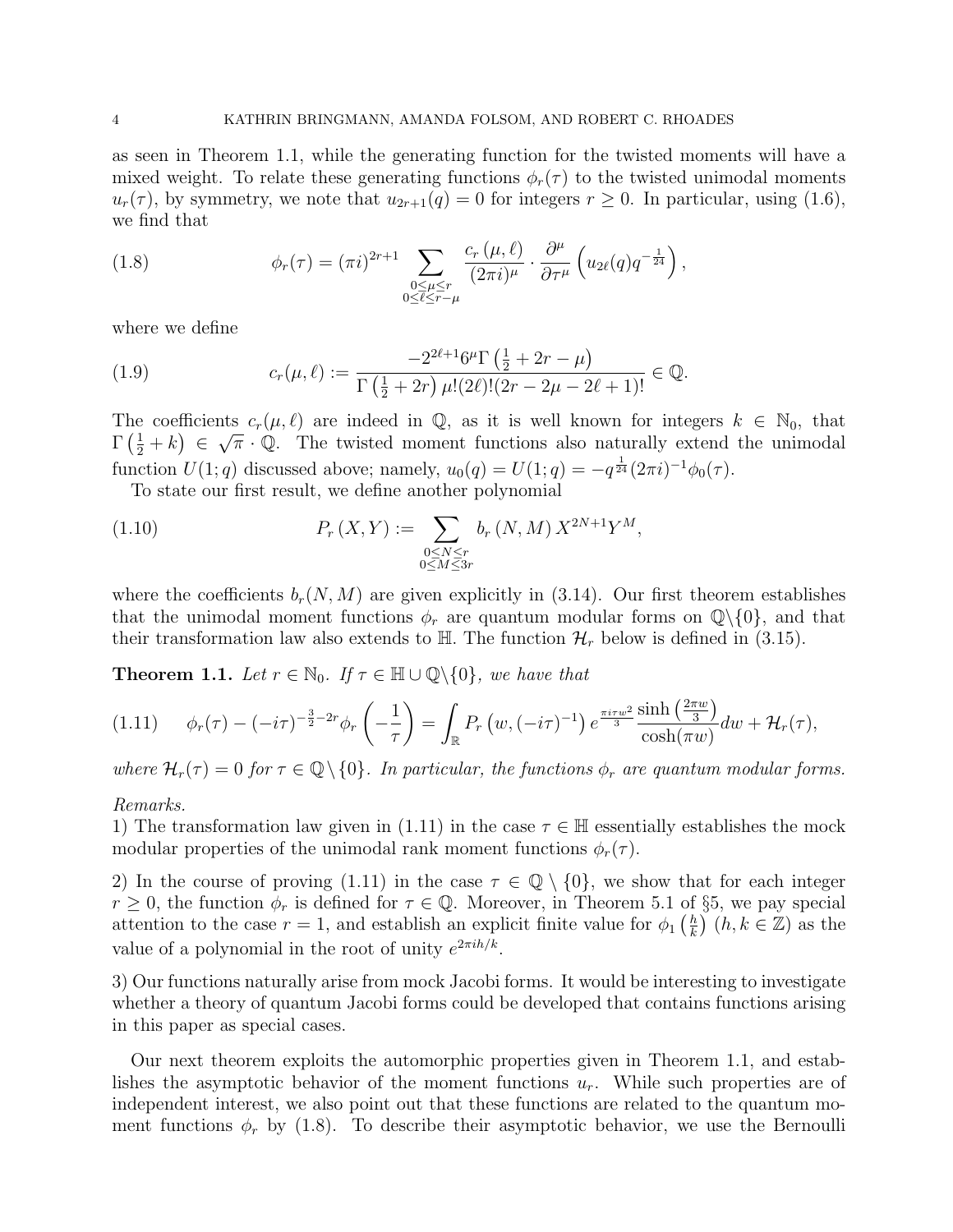polynomials  $B_k(x)$  and Euler polynomials  $E_k(x)$ , defined by the generating functions

(1.12) 
$$
\frac{ze^{xz}}{e^z - 1} = \sum_{k=0}^{\infty} B_k(x) \frac{z^k}{k!},
$$

$$
2e^{xz} \approx \frac{\infty}{e^z} e^{ik}
$$

(1.13) 
$$
\frac{2e^{xz}}{e^z + 1} = \sum_{k=0}^{\infty} E_k(x) \frac{z^k}{k!},
$$

respectively.

**Theorem 1.2.** For non-negative integers r, as  $t \to 0^+$ , we have that

$$
e^{\frac{\pi t}{12}}u_{2r}\left(e^{-2\pi t}\right)=\frac{3^{2r+1}}{(2r+1)}\sum_{k=0}^{\infty}\frac{(3\pi t)^k}{k!}\sum_{0\leq n\leq r}\binom{2r+1}{2n}3^{-2n}B_{2n}\left(\frac{1}{2}\right)E_{2r+1+2k-2n}\left(\frac{5}{6}\right),
$$

In particular, we have that

$$
e^{\frac{\pi t}{12}}u_{2r}\left(e^{-2\pi t}\right) \sim \frac{2\cdot 6^{2r}}{2r+1}\left(B_{2r+1}\left(\frac{2}{3}\right)+B_{2r+1}\left(\frac{5}{6}\right)\right).
$$

The paper is organized as follows. In Section 2 we provide relevant background information on modular forms, Jacobi forms, and mock Jacobi forms, as well as Bernoulli and Euler polynomials. In Section 3 we prove Theorem 1.1, and in Section 4 we establish Theorem 1.2. In Section 5 we pay special consideration to the moment function  $\phi_1$ .

#### Acknowledgements

The research of the first author was supported by the Alfried Krupp Prize for Young University Teachers of the Krupp foundation and the research leading to these results has received funding from the European Research Council under the European Union's Seventh Framework Programme (FP/2007-2013) / ERC Grant agreement n. 335220 - AQSER. The second author is grateful for the support of National Science Foundation CAREER grant DMS-1252815, and the Max Planck Institute for Mathematics in Bonn, Germany. The authors also thank the referee for his or her helpful comments and suggestions.

## 2. Preliminaries

Here, we provide preliminary information on automorphic forms in §2.1, and Bernoulli and Euler polynomials in §2.2.

2.1. Automorphic forms. In this section, we recall some fundamental properties of certain modular and (mock) Jacobi forms. We start with the well known transformation law for the Dedekind  $\eta$ -function.

**Lemma 2.1.** For  $\gamma = \begin{pmatrix} a & b \\ c & d \end{pmatrix} \in SL_2(\mathbb{Z})$ , we have that

(2.1) 
$$
\eta(\gamma \tau) = \chi(\gamma) (c\tau + d)^{\frac{1}{2}} \eta(\tau),
$$

where  $\chi(\gamma)$  is a 24th root of unity, which can be given explicitly in terms of Dedekind sums [26]. In particular, we have that

$$
\eta\left(-\frac{1}{\tau}\right) = \sqrt{-i\tau}\eta(\tau).
$$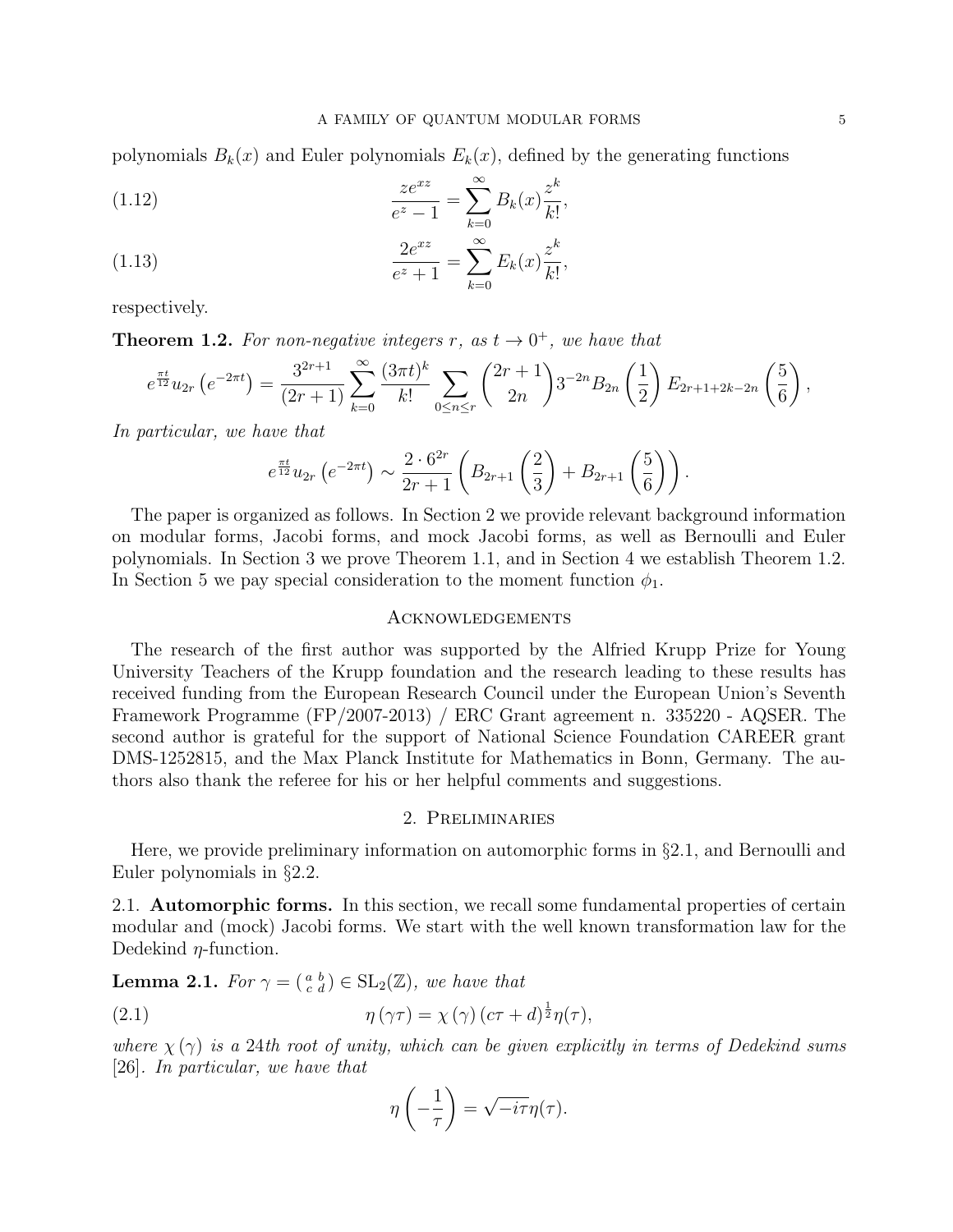Here and throughout the square root is defined by the principal branch of the logarithm. Moreover, we require the usual Jacobi theta function, defined for  $z \in \mathbb{C}$  and  $\tau \in \mathbb{H}$ , by

(2.2) 
$$
\vartheta(z;\tau) := \sum_{\nu \in \frac{1}{2} + \mathbb{Z}} e^{\pi i \nu^2 \tau + 2\pi i \nu (z + \frac{1}{2})}.
$$

This function is well known to satisfy the following transformation law [26, (80.31) and (80.8)]. **Lemma 2.2.** For  $\lambda, \mu \in \mathbb{Z}$  and  $\gamma = \begin{pmatrix} a & b \\ c & d \end{pmatrix} \in SL_2(\mathbb{Z})$ , we have that

$$
\vartheta(z + \lambda \tau + \mu; \tau) = (-1)^{\lambda + \mu} q^{-\frac{\lambda^2}{2}} e^{-2\pi i \lambda z} \vartheta(z; \tau),
$$
  

$$
\vartheta\left(\frac{z}{c\tau + d}; \gamma \tau\right) = \chi^3(\gamma) (c\tau + d)^{\frac{1}{2}} e^{\frac{\pi i c z^2}{c\tau + d}} \vartheta(z; \tau).
$$

In particular, we have that

$$
\vartheta\left(\frac{z}{\tau};-\frac{1}{\tau}\right)=-i\sqrt{-i\tau}e^{\frac{\pi iz^2}{\tau}}\vartheta\left(z;\tau\right).
$$

The Jacobi theta function also satisfies the well known triple product identity  $(w = e^{2\pi i z})$ 

$$
\vartheta(z;\tau) = -iq^{\frac{1}{8}}w^{-\frac{1}{2}}\prod_{n=1}^{\infty} (1-q^n)\left(1 - wq^{n-1}\right)\left(1 - w^{-1}q^n\right).
$$

Additionally, we require the following classical Taylor expansion (see for example [30]):

(2.3) 
$$
\vartheta(z;\tau) = -2\pi z \cdot \eta^3(\tau) \exp\left(-2\sum_{k=1}^{\infty} G_{2k}(\tau) \frac{(2\pi i z)^{2k}}{(2k)!}\right).
$$

Here for even integers  $k \geq 2$ , the Eisenstein series are defined by

$$
G_k(\tau) := -\frac{B_k}{2k} + \sum_{n=1}^{\infty} \sigma_{k-1}(n) q^n,
$$

where  $\sigma_{\ell}(n) := \sum_{d|n} d^{\ell}$  and  $B_k$  denotes the kth Bernoulli number.

We also make use of Zwegers's functions  $A_{\ell}(z_1, z_2; \tau)$  [34] (see also [7] and [10]), defined for  $\ell \in \mathbb{N}, \tau \in \mathbb{H}, z_2 \in \mathbb{C}, \text{ and } z_1 \in \mathbb{C} \setminus (\mathbb{Z}\tau + \mathbb{Z}), \text{ by }$ 

(2.4) 
$$
A_{\ell}(z_1, z_2; \tau) := e^{\ell \pi i z_1} \sum_{n \in \mathbb{Z}} \frac{(-1)^{\ell n} q^{\frac{\ell n (n+1)}{2}} e^{2 \pi i n z_2}}{1 - q^n e^{2 \pi i z_1}}.
$$

These functions may be "completed" into non-holomorphic Jacobi forms by setting

$$
\hat{A}_{\ell}(z_1, z_2; \tau) := A_{\ell}(z_1, z_2; \tau) + R_{\ell}(z_1, z_2; \tau).
$$

The non-holomorphic completions of these higher level Appell functions are defined by

$$
R_{\ell}(z_1, z_2; \tau) := \frac{i}{2} \sum_{k=0}^{\ell-1} e(kz_1) \vartheta \left(z_2 + k\tau + \frac{\ell-1}{2}; \ell \tau \right) R \left(\ell z_1 - z_2 - k\tau - \frac{\ell-1}{2}; \ell \tau \right),
$$

where  $e(x) := e^{2\pi ix}$  and where  $(\tau = u + iv)$ 

$$
R(z;\tau) := \sum_{n \in \frac{1}{2} + \mathbb{Z}} \left( \text{sgn}(n) - E\left( \left( n + \frac{\text{Im}(z)}{v} \right) \sqrt{2v} \right) \right) (-1)^{n - \frac{1}{2}} q^{-\frac{n^2}{2}} e^{-2\pi i n z},
$$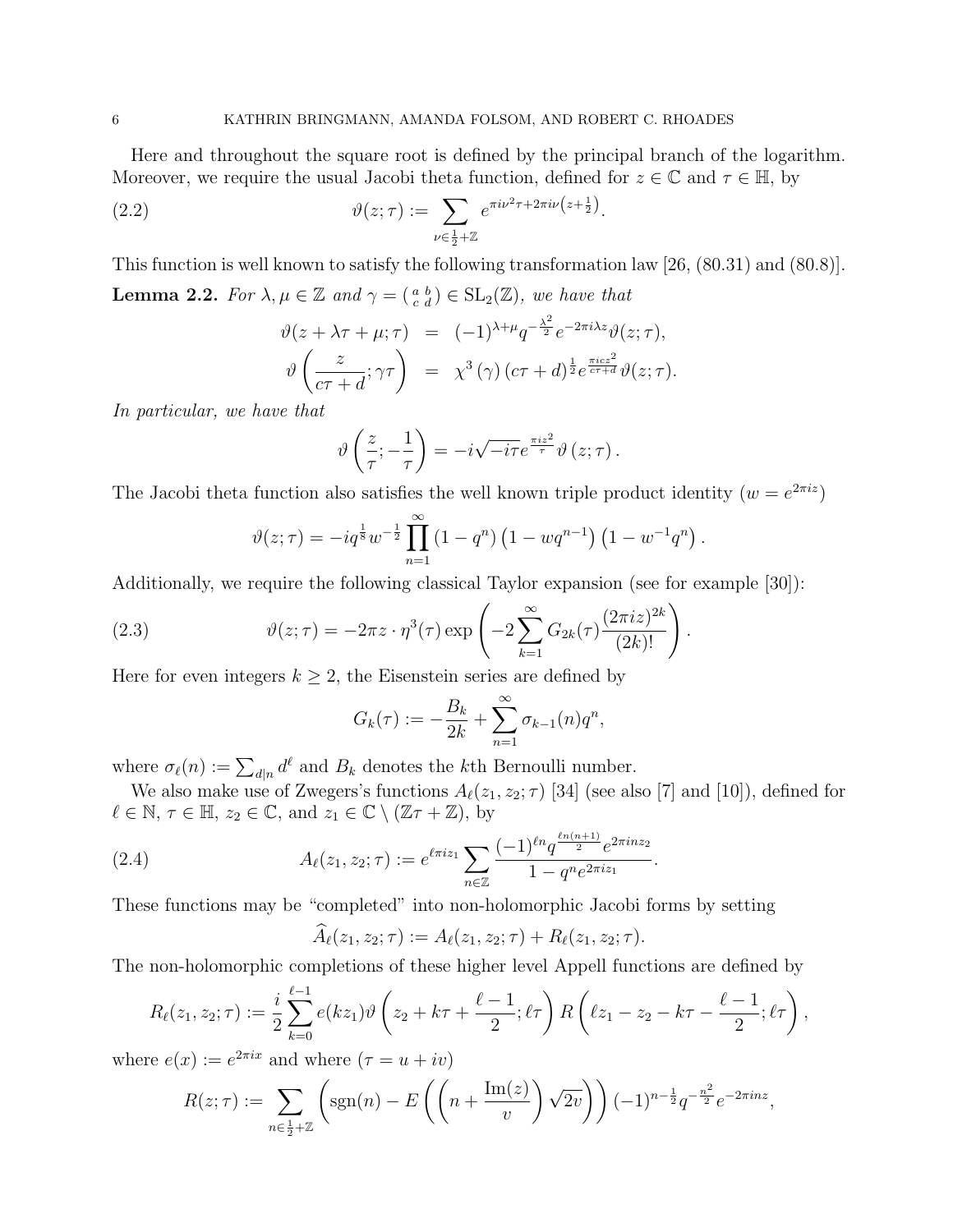with  $E(z) := 2 \int_0^z e^{-\pi t^2} dt$ . Proposition 2.3 below shows that the so-called "error to modularity" of the function  $R(z;\tau)$  is the Mordell integral, defined for  $z \in \mathbb{C}$  and  $\tau \in \mathbb{H}$  by

(2.5) 
$$
h(z;\tau) := \int_{\mathbb{R}} \frac{e^{\pi i \tau w^2 - 2\pi zw}}{\cosh(\pi w)} dw.
$$

**Proposition 2.3** (Zwegers, [33]). For  $z \in \mathbb{C}$  and  $\tau \in \mathbb{H}$ , we have that

$$
R(z+1;\tau) = -R(z;\tau),
$$
  
\n
$$
R\left(\frac{z}{\tau}; -\frac{1}{\tau}\right) = \sqrt{-i\tau}e^{-\frac{\pi i z^2}{\tau}}\left(-R(z;\tau) + h(z;\tau)\right).
$$

Moreover, the completed higher level Appell functions  $A_{\ell}(z_1, z_2; \tau)$  transform as follows.

**Proposition 2.4** (Zwegers, [34]). For  $n_1, n_2, m_1, m_2 \in \mathbb{Z}$  and  $\gamma = \begin{pmatrix} a & b \\ c & d \end{pmatrix} \in SL_2(\mathbb{Z})$ , we have  $\widehat{A}_{\ell}(z_1 + n_1\tau + m_1, z_2 + n_2\tau + m_2; \tau) = (-1)^{\ell(n_1 + m_1)}e(z_1(\ell n_1 - n_2) - n_1z_2)q^{\frac{\ell n_1^2}{2} - n_1n_2}\widehat{A}_{\ell}(z_1, z_2; \tau),$  $A_{\ell}$  $\begin{pmatrix} z_1 \end{pmatrix}$  $c\tau + d$  $\frac{z_2}{z_1}$  $c\tau + d$  $;\gamma\tau\big) = (c\tau + d)e$  $\int c(-\ell z_1^2 + 2z_1z_2)$  $2(c\tau+d)$  $\setminus$  $A_{\ell}(z_1, z_2; \tau)$ .

We further require "dissection properties" of the functions  $\vartheta$  and R (see [11, 28, 34]). **Lemma 2.5.** With notation as above, we have for  $n \in \mathbb{N}$ 

$$
\vartheta\left(z;\frac{\tau}{n}\right) = \sum_{\ell=0}^{n-1} q^{\frac{\left(\ell-\frac{n-1}{2}\right)^2}{2n}} e^{2\pi i \left(\ell-\frac{n-1}{2}\right)\left(z+\frac{1}{2}\right)} \vartheta\left(nz+\left(\ell-\frac{n-1}{2}\right)\tau+\frac{n-1}{2};n\tau\right),
$$
  

$$
R\left(z;\frac{\tau}{n}\right) = \sum_{\ell=0}^{n-1} q^{-\frac{\left(\ell-\frac{n-1}{2}\right)^2}{2n}} e^{-2\pi i \left(\ell-\frac{n-1}{2}\right)\left(z+\frac{1}{2}\right)} R\left(nz+\left(\ell-\frac{n-1}{2}\right)\tau+\frac{n-1}{2};n\tau\right).
$$

2.2. Bernoulli and Euler polynomials. In this section, we recall certain properties of the Bernoulli polynomials  $B_k(x)$  and Euler polynomials  $E_k(x)$ , defined in (1.12) and (1.13), respectively, as well as their special values

$$
B_k := B_k(0), \quad E_k := 2^k E_k\left(\frac{1}{2}\right).
$$

One property we make use of is a "dissection" property of the Bernoulli polynomials. Namely, for  $m \in 2\mathbb{N}_0 + 1$ , it is well known that (see Chapter 23 of [1])

(2.6) 
$$
B_k(mx) = m^{k-1} \sum_{a=0}^{m-1} B_k\left(x + \frac{a}{m}\right).
$$

Another "splitting" property that we use is the following:

(2.7) 
$$
2^{k} B_{k} \left( \frac{x+y}{2} \right) = \sum_{j=0}^{k} {k \choose j} B_{j}(x) E_{k-j}(y),
$$

which follows easily from the definition of the Euler and Bernoulli polynomials, using the fact that

$$
\frac{2z \cdot e^{(x+y)z}}{e^{2z} - 1} = \frac{ze^{xz}}{e^z - 1} \cdot \frac{2e^{yz}}{e^z + 1}.
$$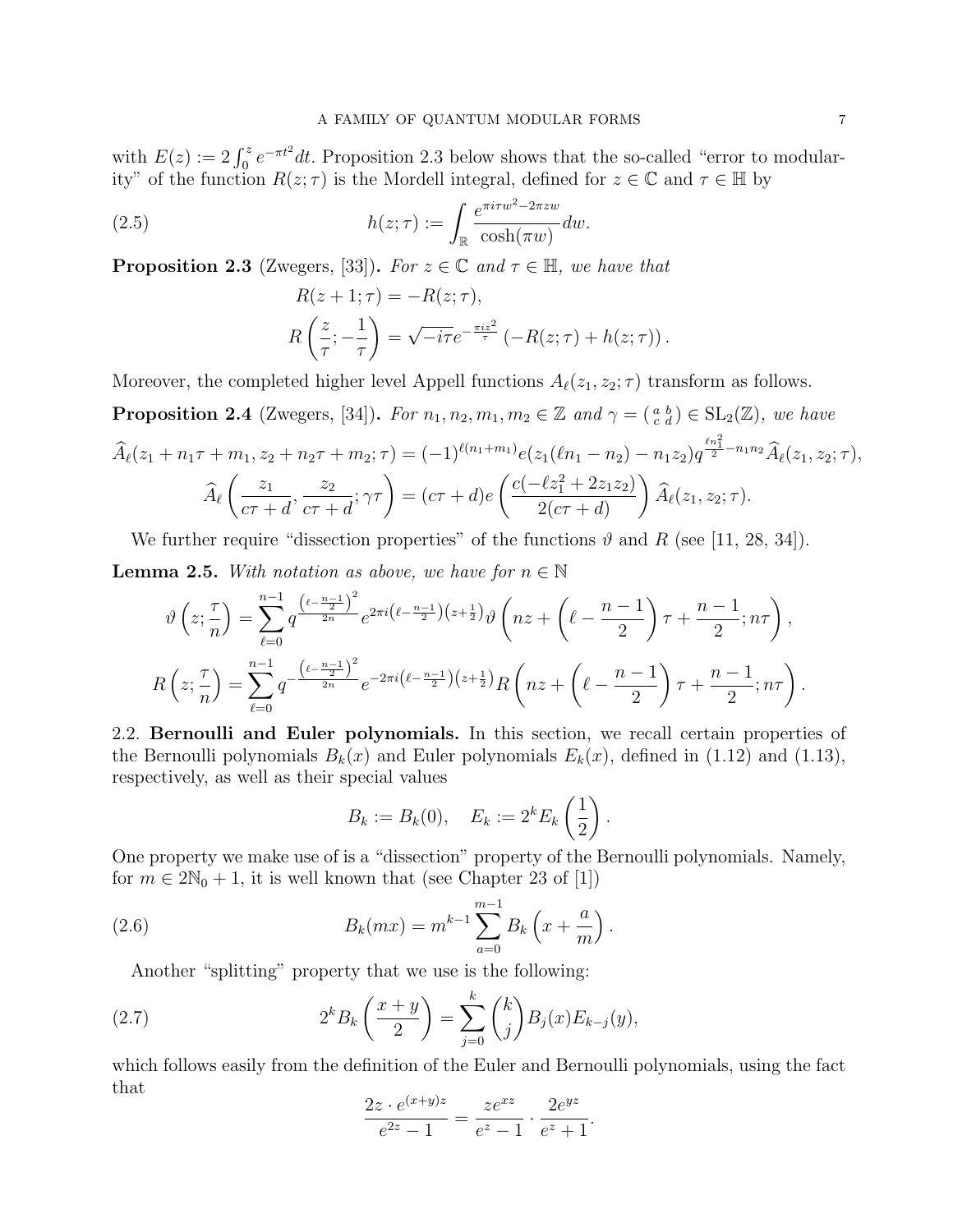Here and throughout, we let  $\zeta_N := e^{2\pi i/N}$  for  $N \in \mathbb{N}$ . The next lemma expresses derivatives of secant in terms of Euler polynomials.

**Lemma 2.6.** With notation as above, we have that for  $c \in \mathbb{N}_0$ 

$$
\sec^{(2c+1)}\left(\frac{\pi}{3}\right) = (-1)^c \sqrt{3} \cdot 6^{2c+1} E_{2c+1} \left(\frac{5}{6}\right).
$$

*Proof.* This follows quickly from Theorem 2 of [17]. Namely, using the facts that  $E_{2c-1}$   $\left(\frac{1}{6}\right)$  $(\frac{1}{6}) =$  $-E_{2c-1}(\frac{5}{6})$  $(\frac{5}{6})$ , and  $E_{2c-1}(\frac{1}{2})$  $(\frac{1}{2}) = 0$ , gives the claim.

A fourth property that we use expresses the Euler numbers as integrals. Namely, it is known (see (18) on p.42 of [21] for example) that for  $k \in \mathbb{N}_0$ ,

(2.8) 
$$
\int_{\mathbb{R}} \frac{w^{2k}}{\cosh(\pi w)} dw = (2i)^{-2k} E_{2k}.
$$

Note that  $E_{2k-1} = 0$  for  $k \in \mathbb{N}$ .

## 3. Proof of Theorem 1.1

Here, we ultimately conclude Theorem 1.1 from Proposition 3.6, Proposition 3.7, and Proposition 3.8 below. In §3.1, we establish properties of mock Jacobi forms related to the unimodal rank generating function, and in §3.2, we construct mock modular forms from its Taylor coefficients. In §3.3, we establish quantum modularity and prove Theorem 1.1. Until otherwise indicated, throughout this section, we take  $\tau \in \mathbb{H}$ .

3.1. Mock Jacobi forms and unimodal ranks. Here we establish properties of mock Jacobi forms associated to the unimodal rank generating function. We begin by writing  $U(w; q)$  in terms of the Appell functions  $A_{\ell}(u, v; \tau)$  defined in (2.4). Throughout, for  $w_1, w_2 \in$ C, we let

$$
\mathcal{U}(w_1;w_2):=U(e(w_1);e(w_2)).
$$

**Lemma 3.1.** Let  $w = e(z)$ . With notation as above, we have that

$$
\mathcal{U}(z;\tau) = \frac{1}{\left(w^{\frac{1}{2}} - w^{-\frac{1}{2}}\right)(q;q)_{\infty}} \left(A_1(z,-z;\tau) - w^{-1}A_3(z,-\tau;\tau)\right).
$$

*Proof.* Entry 3.4.7 of "Ramanujan's lost notebook" (see p.67 of [6]) gives with  $a = -w, b =$  $-w^{-1}$  that  $\mathcal{U}(z;\tau)$  equals

$$
(3.1) \quad \frac{-1}{(1-w)(1-w^{-1})} \sum_{n=0}^{\infty} \frac{q^{n^2}}{(wq;q)_n (w^{-1}q;q)_n} + \frac{1}{(1-w^{-1})(q;q)_{\infty}} \sum_{n \in \mathbb{Z}} \frac{(-1)^n q^{\frac{n(n+1)}{2}} w^{-n}}{1 - wq^n}.
$$

We note that second sum on the right hand side of (3.1) is easily seen to be equal to

$$
\frac{1}{\left(w^{\frac{1}{2}}-w^{-\frac{1}{2}}\right)(q;q)_{\infty}}A_1(z,-z;\tau).
$$

Using these facts, the result follows after applying the identity [9]

$$
\frac{-1}{(1-w^{-1})(1-w)}\sum_{n=0}^{\infty}\frac{q^{n^2}}{(wq;q)_n(w^{-1}q;q)_n}=\frac{-1}{\left(w^{\frac{1}{2}}-w^{-\frac{1}{2}}\right)}\frac{1}{(q;q)_{\infty}}A_3(z,-\tau;\tau).
$$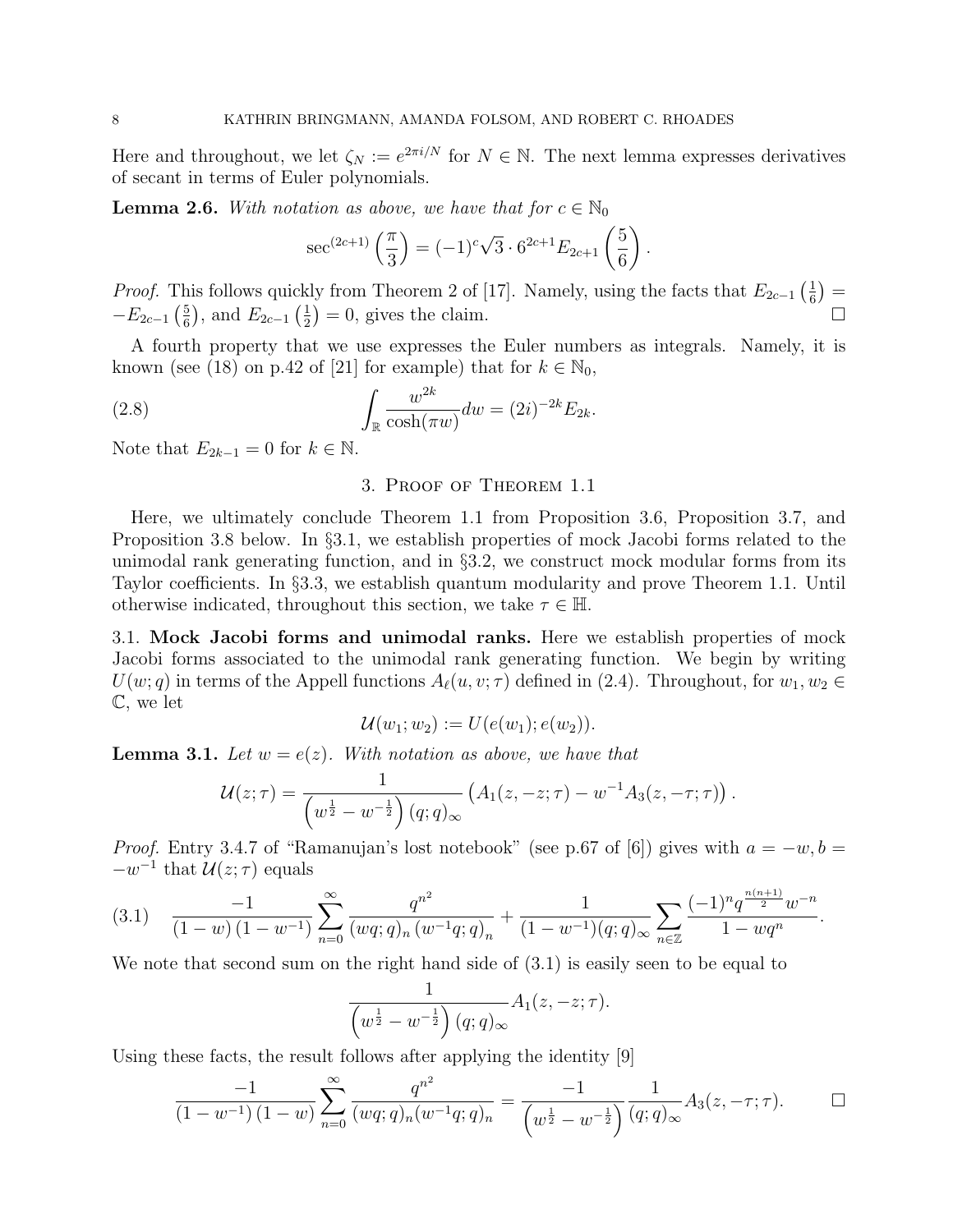Next we define a normalization of the function  $\mathcal{U}(z;\tau)$ 

$$
(3.2) \ \ Y^+(z;\tau) := -\left(w^{\frac{1}{2}} - w^{-\frac{1}{2}}\right)q^{-\frac{1}{24}} \cdot \mathcal{U}(z;\tau) = \eta^{-1}(\tau) \left(w^{-1}A_3(z,-\tau;\tau) - A_1(z,-z;\tau)\right),
$$

where the second equality follows from Lemma 3.1. Using Proposition 3.3, we now establish a transformation law for  $Y^+$ , which is a key step in showing quantum modularity of the functions  $\phi_r$ . To state this, we define

$$
H(z;\tau) := \frac{i}{2} \frac{\vartheta(z;\tau)}{\eta(\tau)} h(z; \tau) - g(z;\tau),
$$

where  $h(z; \tau)$  is given in (2.5), and

$$
g(z;\tau) := \frac{i}{\sqrt{3}} \int_{\mathbb{R}} e^{\frac{\pi i \tau w^2}{3} - 2\pi w z} \frac{\sinh\left(\frac{2\pi w}{3}\right)}{\cosh(\pi w)} dw.
$$

Proposition 3.2. With notation as above, we have that

$$
-ie^{\frac{3\pi iz^2}{\tau}}Y^+\left(\frac{z}{\tau};-\frac{1}{\tau}\right)\frac{1}{\sqrt{-i\tau}}-Y^+\left(z;\tau\right)=H\left(z;\tau\right).
$$

To prove Proposition 3.2 we rather work with a second normalization of the function  $\mathcal{U}(z;\tau)$ , namely

$$
X^+(z;\tau) := -e^{-\frac{3\pi z^2}{2v}} \left( w^{\frac{1}{2}} - w^{-\frac{1}{2}} \right) (q;q)_{\infty} \mathcal{U}(z;\tau) = \left( w^{-1} A_3(z,-\tau;\tau) - A_1(z,-z;\tau) \right) e^{-\frac{3\pi z^2}{2v}}.
$$

Moreover we need the completed function

(3.3)

$$
\widehat{X}(z;\tau) := \left(w^{-1}\widehat{A}_3(z,-\tau;\tau) - \widehat{A}_1(z,-z;\tau)\right)e^{-\frac{3\pi z^2}{2v}} = \left(\widehat{A}_3(z,0;\tau) - \widehat{A}_1(z,-z;\tau)\right)e^{-\frac{3\pi z^2}{2v}},
$$

where the second equality in  $(3.3)$  follows from the first transformation in Proposition 2.4. Using Proposition 2.4, it is not difficult to establish the following modularity result for  $\hat{X}(z; \tau)$ .

**Proposition 3.3.** With notation as above, for  $\gamma = \begin{pmatrix} a & b \\ c & d \end{pmatrix} \in SL_2(\mathbb{Z})$ , we have that

$$
\widehat{X}\left(\frac{z}{c\tau+d};\gamma\tau\right) = (c\tau+d)\widehat{X}(z;\tau).
$$

From Proposition 3.3, we can establish the following transformation property of  $X^+(z;\tau)$ . Proposition 3.4. With notation as above, we have that

$$
X^{+}\left(\frac{z}{\tau};-\frac{1}{\tau}\right)\tau^{-1}-X^{+}(z;\tau)=\left(\frac{i}{2}\vartheta\left(z;\tau\right)h\left(2z;\tau\right)+\frac{i}{2\sqrt{3}}\ \eta\left(\tau\right)\sum_{\pm}\pm h\left(z\pm\frac{1}{3};\frac{\tau}{3}\right)\right)e^{-\frac{3\pi z^{2}}{2v}}.
$$

Proof. Using Proposition 3.3 we obtain that

$$
\left(X^{+}\left(\frac{z}{\tau};-\frac{1}{\tau}\right)\tau^{-1}-X^{+}\left(z;\tau\right)\right)2i=f_{1}\left(z;\tau\right)+f_{2}\left(z;\tau\right),\,
$$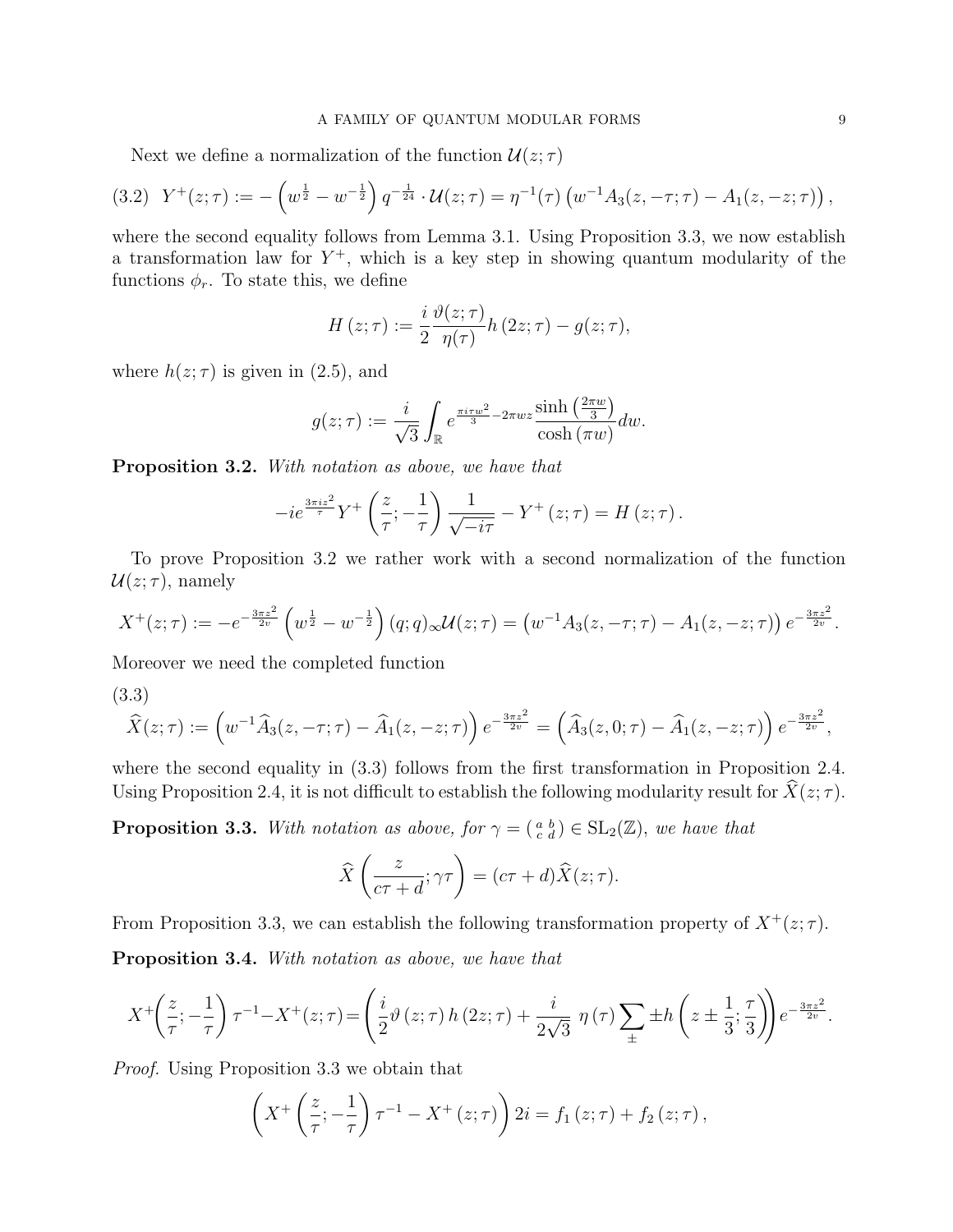with

$$
f_1(z;\tau) := \vartheta \left( -\frac{1}{\tau}; -\frac{3}{\tau} \right) e^{-\frac{3\pi z^2 \overline{\tau}}{2v\tau}} \tau^{-1} \sum_{\pm} \pm e^{\pm \frac{2\pi i z}{\tau}} R \left( \frac{3z}{\tau} \pm \frac{1}{\tau}; -\frac{3}{\tau} \right) - \vartheta (\tau; 3\tau) e^{-\frac{3\pi z^2}{2v}} \sum_{\pm} \pm e^{\pm 2\pi i z} R (3z \mp \tau; 3\tau),
$$
  

$$
f_2(z;\tau) := \vartheta \left( \frac{z}{\tau}; -\frac{1}{\tau} \right) R \left( \frac{2z}{\tau}; -\frac{1}{\tau} \right) e^{-\frac{3\pi z^2 \overline{\tau}}{2v\tau}} \tau^{-1} - \vartheta (z;\tau) R (2z;\tau) e^{-\frac{3\pi z^2}{2v}}.
$$

We next simplify  $f_1$  and  $f_2$ . Firstly, using Lemma 2.2 and Proposition 2.3, we obtain that

(3.4) 
$$
f_2(z;\tau) = -\vartheta(z;\tau) h(2z;\tau) e^{-\frac{3\pi z^2}{2v}}.
$$

Next Lemma 2.2 and Proposition 2.3 yield that

$$
\vartheta\left(-\frac{1}{\tau}; -\frac{3}{\tau}\right)e^{-\frac{3\pi z^2\overline{\tau}}{2\upsilon\tau}}\tau^{-1}\sum_{\pm} \pm e^{\pm\frac{2\pi i z}{\tau}}R\left(\frac{3z}{\tau}\pm\frac{1}{\tau}; -\frac{3}{\tau}\right)
$$

$$
=-\frac{1}{3}e^{-\frac{3\pi z^2}{2\upsilon}}\vartheta\left(-\frac{1}{3}; \frac{\tau}{3}\right)\sum_{\pm} \pm \left(-R\left(z\pm\frac{1}{3}; \frac{\tau}{3}\right) + h\left(z\pm\frac{1}{3}; \frac{\tau}{3}\right)\right).
$$

Now Lemma 2.5, the fact that  $\vartheta(0; \tau) = 0$ , and Proposition 2.3, give that

$$
\vartheta\left(-\frac{1}{3};\frac{\tau}{3}\right) = 2i\sin\left(\frac{\pi}{3}\right)q^{\frac{1}{6}}\vartheta\left(\tau;3\tau\right),
$$
  
\n
$$
R\left(z \pm \frac{1}{3};\frac{\tau}{3}\right) = -q^{-\frac{1}{6}}e^{2\pi i\left(z \pm \frac{1}{3}\right)}R\left(3z - \tau;3\tau\right) + R\left(3z;3\tau\right) - q^{-\frac{1}{6}}e^{-2\pi i\left(z \pm \frac{1}{3}\right)}R\left(3z + \tau;3\tau\right).
$$

Thus

$$
\sum_{\pm} \mp R\left(z \pm \frac{1}{3}; \frac{\tau}{3}\right) = 2i \sin\left(\frac{2\pi}{3}\right) q^{-\frac{1}{6}} \sum_{\pm} \pm e^{\pm 2\pi i z} R\left(3z \mp \tau; 3\tau\right),
$$

and hence

(3.5) 
$$
f_1(z;\tau) = -\frac{i}{\sqrt{3}} q^{\frac{1}{6}} \vartheta(\tau; 3\tau) \sum_{\pm} \pm h \left(z \pm \frac{1}{3}; \frac{\tau}{3}\right) e^{-\frac{3\pi z^2}{2v}}.
$$

Combining (3.4), (3.5), and the fact that  $\vartheta(\tau; 3\tau) = -iq^{-\frac{1}{6}}\eta(\tau)$  gives the claim. Proof of Proposition 3.2. First note that

$$
\sum_{\pm} \pm h\left(z \pm \frac{1}{3}; \frac{\tau}{3}\right) = 2i\sqrt{3} \cdot g(z; \tau).
$$

The result now follows immediately from Proposition 3.4 and Lemma 2.1, using the fact that

$$
Y^{+}(z;\tau) = \frac{e^{\frac{3\pi z^{2}}{2v}}}{\eta(\tau)}X^{+}(z;\tau).
$$

 $\Box$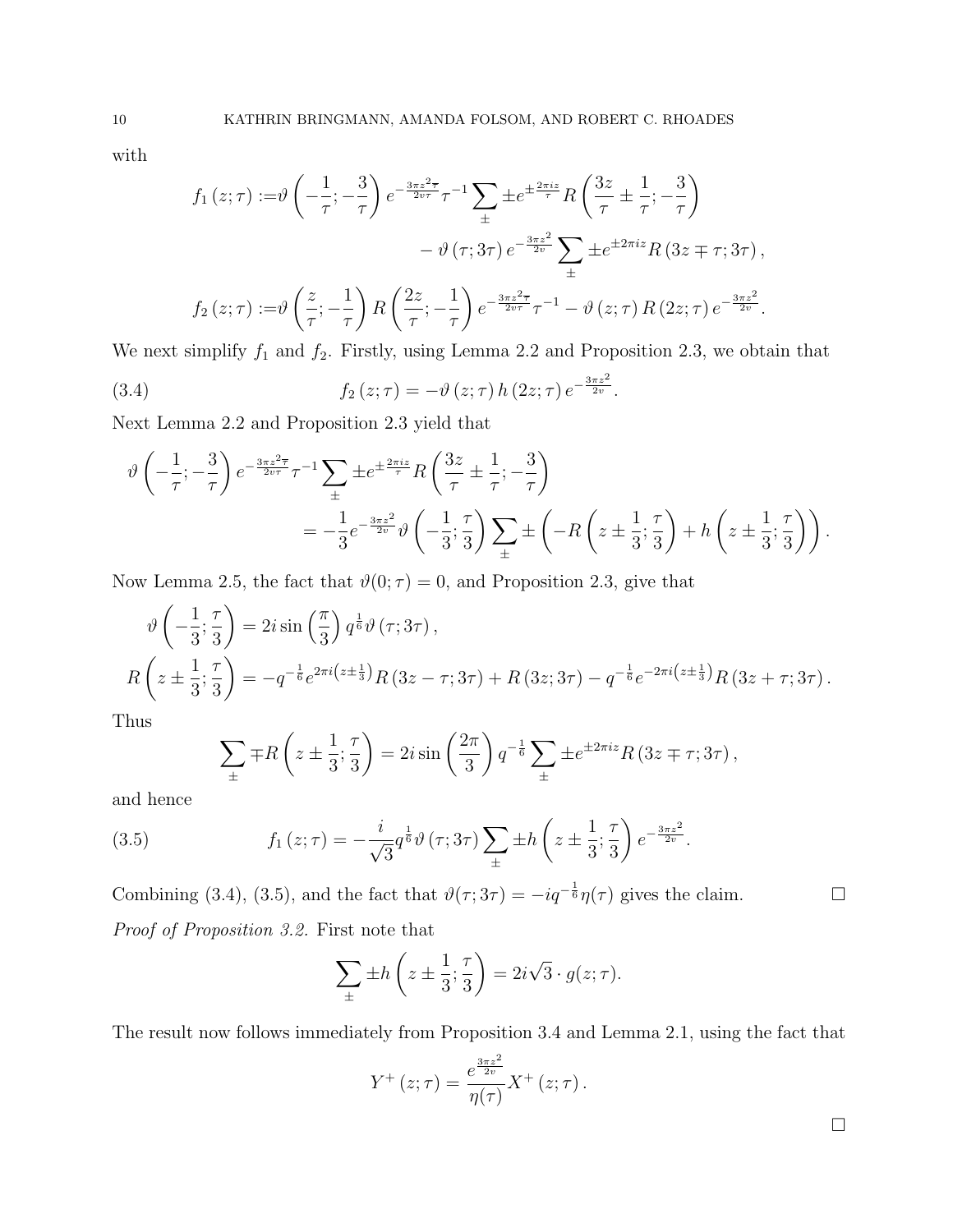3.2. Taylor coefficients and unimodal ranks. Next, using the results from  $\S 3.1$ , we construct mock modular forms from the Taylor coefficients of the unimodal rank generating function. The fuctions  $H(z;\tau)$  and  $Y^+(z;\tau)$  are holomorphic in z, and it is not difficult to see that they are both odd functions in  $z$ , so we may write

(3.6) 
$$
Y^{+}(z;\tau) = \sum_{r=0}^{\infty} a_{2r}(\tau) z^{2r+1},
$$

(3.7) 
$$
H(z; \tau) = \sum_{r=0}^{\infty} h_{2r}(\tau) z^{2r+1}.
$$

The next lemma describes the modularity properties of the Taylor coefficients  $a_{2r}(\tau)$  of  $Y^+(z;\tau)$ .

Lemma 3.5. With notation as above, we have that

$$
a_{2r}\left(-\frac{1}{\tau}\right)(-i\tau)^{-\frac{3}{2}-2r} = \sum_{0 \leq j \leq r} \frac{(3\pi)^{r-j}}{(r-j)!}(-1)^{j+1}(-i\tau)^{j-r} (a_{2j}(\tau) + h_{2j}(\tau)).
$$

Proof. Proposition 3.2 directly yields

$$
Y^+\left(\frac{z}{\tau};-\frac{1}{\tau}\right)=ie^{-\frac{3\pi iz^2}{\tau}}\sqrt{-i\tau}\left(Y^+\left(z;\tau\right)+H\left(z;\tau\right)\right).
$$

Inserting the Taylor expansions (3.6) and (3.7), and Taylor expanding the exponential function, gives that

$$
\sum_{r=0}^{\infty} a_{2r} \left( -\frac{1}{\tau} \right) \left( \frac{z}{\tau} \right)^{2r+1} = i \sqrt{-i\tau} \sum_{\ell=0}^{\infty} \frac{\left( \frac{-3\pi i z^2}{\tau} \right)^{\ell}}{\ell!} \sum_{j=0}^{\infty} \left( a_{2j}(\tau) + h_{2j}(\tau) \right) z^{2j+1}
$$
  
=  $i \sqrt{-i\tau} \sum_{r=0}^{\infty} z^{2r+1} \sum_{0 \le j \le r} \frac{(3\pi)^{r-j}}{(r-j)!} (-1)^{r+j} (-i\tau)^{j-r} \left( a_{2j}(\tau) + h_{2j}(\tau) \right).$ 

Equating the coefficients of  $z^{2r+1}$  gives the claim.

To prove the transformation law for the functions  $\phi_r$ , we define for  $r \in \mathbb{N}_0$ 

(3.8) 
$$
b_{2r}(\tau) := \sum_{0 \le \mu \le r} \frac{(3\pi i)^{\mu} \Gamma\left(\frac{1}{2} + 2r - \mu\right)}{\Gamma\left(\frac{1}{2} + 2r\right) \mu!} a_{2r-2\mu}^{(\mu)}(\tau).
$$

We will later show that  $\phi_r(\tau) = b_{2r}(\tau)$ . The functions  $b_{2r}(\tau)$  transform as described in the following proposition, a fact which follows as in [20], using Lemma 3.5.

**Proposition 3.6.** With notation as above, for  $r \in \mathbb{N}_0$ , we have that

$$
b_{2r} \left( -\frac{1}{\tau} \right) (-i\tau)^{-\frac{3}{2} - 2r} - b_{2r}(\tau) = -(-i\tau)^{-\frac{3}{2} - 2r} \sum_{0 \le \mu \le r} \frac{(3\pi i)^{\mu} \Gamma\left(\frac{1}{2} + 2r - \mu\right)}{\Gamma\left(\frac{1}{2} + 2r\right) \mu!} \times \sum_{0 \le j \le r - \mu} \frac{(3\pi)^{r - \mu - j} (-1)^j}{(r - \mu - j)!} \frac{\partial^{\mu}}{\partial \tau^{\mu}} \left( (-i\tau)^{j + r - \mu + \frac{3}{2}} h_{2j}(\tau) \right).
$$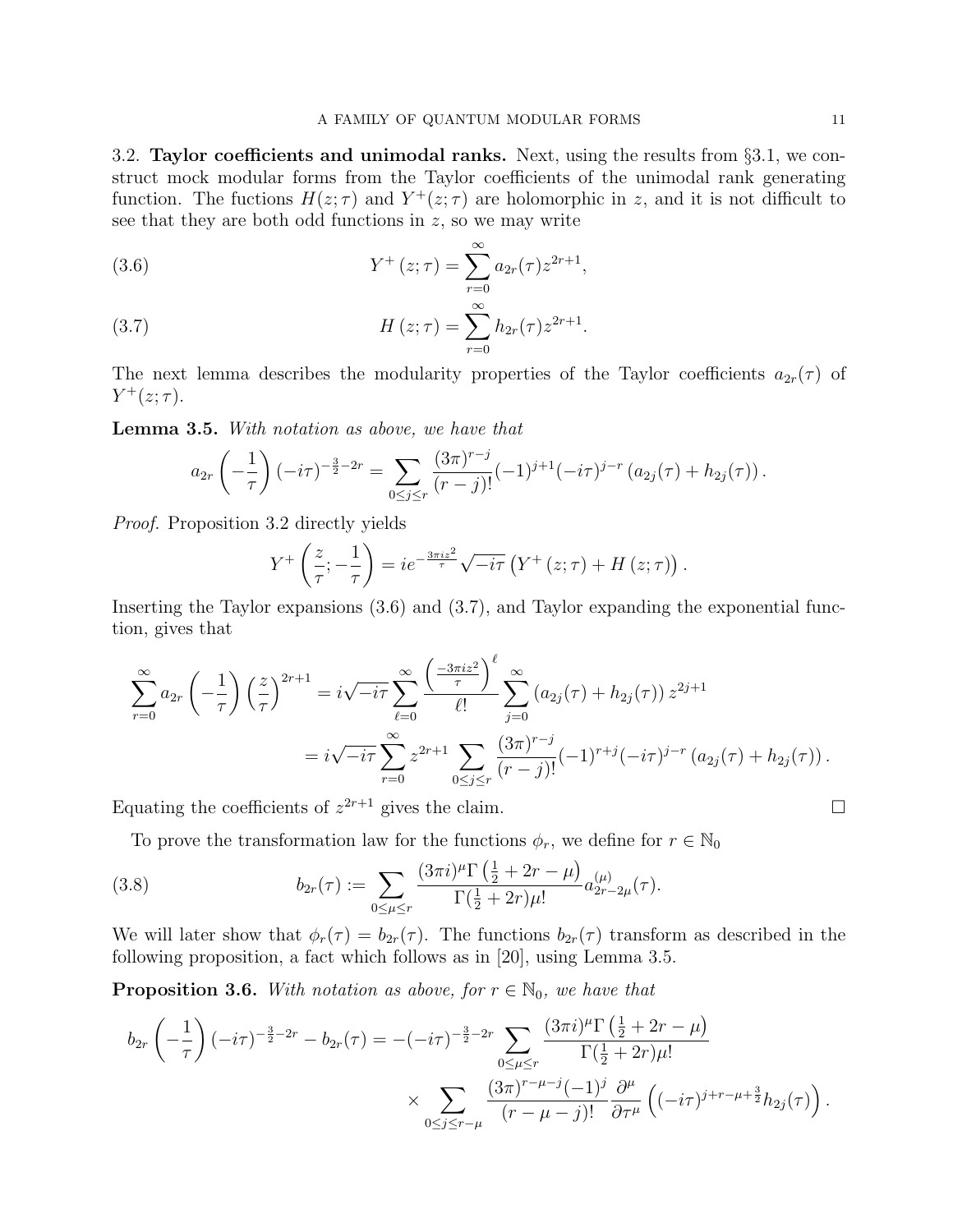Our next proposition shows that the "errors to modularity"  $h_{2r}$  are  $C^{\infty}$ , a fact we use in the course of establishing the quantum modularity of the unimodal rank functions  $\phi_r$  in Theorem 1.1. In doing so, we split the Taylor expansion of  $H(z;\tau)$  into two pieces

(3.9) 
$$
H(z; \tau) = H_1(z; \tau) + H_2(z; \tau),
$$

with

$$
H_1(z;\tau) = \sum_{r=0}^{\infty} h_{1,2r}(\tau) z^{2r+1} := \frac{i}{2} \frac{\vartheta(z;\tau)}{\eta(\tau)} h(2z;\tau),
$$
  

$$
H_2(z;\tau) = \sum_{r=0}^{\infty} h_{2,2r}(\tau) z^{2r+1} := -g(z;\tau).
$$

**Proposition 3.7.** The functions  $h_{2r}$  are  $C^{\infty}$  on  $\mathbb{R}$ . To be more precise,  $h_{1,2r}(\tau)$  vanishes to infinite order for  $\tau \in \mathbb{Q}$ , and we extend this function to equal 0 on all of  $\mathbb{R}$ . Moreover, for  $\tau \in \mathbb{H} \cup \mathbb{Q}$ , the function  $h_{2,2r}$  satisfies

$$
h_{2,2r}(\tau) = \frac{i}{\sqrt{3}} \frac{(2\pi)^{2r+1}}{(2r+1)!} \int_{\mathbb{R}} e^{\frac{\pi i \tau w^2}{3}} w^{2r+1} \frac{\sinh\left(\frac{2\pi w}{3}\right)}{\sinh(\pi w)} dw.
$$

Proof. Firstly, we have that

$$
H_{1}(z;\tau) = \frac{i}{2\eta(\tau)} \sum_{r=0}^{\infty} \frac{\partial^{r}}{\partial z^{r}} [\vartheta(z;\tau) h(2z;\tau)]_{z=0} \frac{z^{r}}{r!}
$$
  
= 
$$
\frac{i}{2\eta(\tau)} \sum_{r=0}^{\infty} \frac{z^{2r+1}}{(2r+1)!} \sum_{\ell=0}^{r} {2r+1 \choose 2\ell+1} \frac{\partial^{2\ell+1}}{\partial z^{2\ell+1}} [\vartheta(z;\tau)]_{z=0} \frac{\partial^{2r-2\ell}}{\partial z^{2r-2\ell}} [h(2z;\tau)]_{z=0},
$$

so that

$$
h_{1,2r}(\tau) = \frac{i}{2\eta(\tau)} \sum_{\ell=0}^{r} \frac{1}{(2\ell+1)!(2r-2\ell)!} \frac{\partial^{2\ell+1}}{\partial z^{2\ell+1}} \left[ \vartheta(z;\tau) \right]_{z=0} \frac{\partial^{2r-2\ell}}{\partial z^{2r-2\ell}} \left[ h\left(2z;\tau\right) \right]_{z=0}.
$$

It is not hard to see that  $h(2z;\tau)$  is  $C^{\infty}$  as a function of  $\tau$  near  $z=0$ . Moreover by (2.3), we see that

$$
\frac{i}{2\eta(\tau)}\frac{\partial^{2\ell+1}}{\partial z^{2\ell+1}}\left[\vartheta\left(z;\tau\right)\right]_{z=0}
$$

gives a linear combination of Eisenstein series multiplied by  $\eta^2(\tau)$ . It is well known that the Eisenstein series satisfy

$$
G_k\left(-\frac{1}{\tau}\right) = \tau^k G_k(\tau) \quad (k > 2 \text{ even}), \qquad G_2\left(-\frac{1}{\tau}\right) = \tau^2 G_2(\tau) + \frac{i\tau}{4\pi}.
$$

This implies that the function  $h_{2r}(\tau)$  and its derivatives vanish exponentially for  $\tau \in \mathbb{Q}$ . The second claim follows directly by inserting the Taylor expansion of  $e^{-2\pi zx}$ .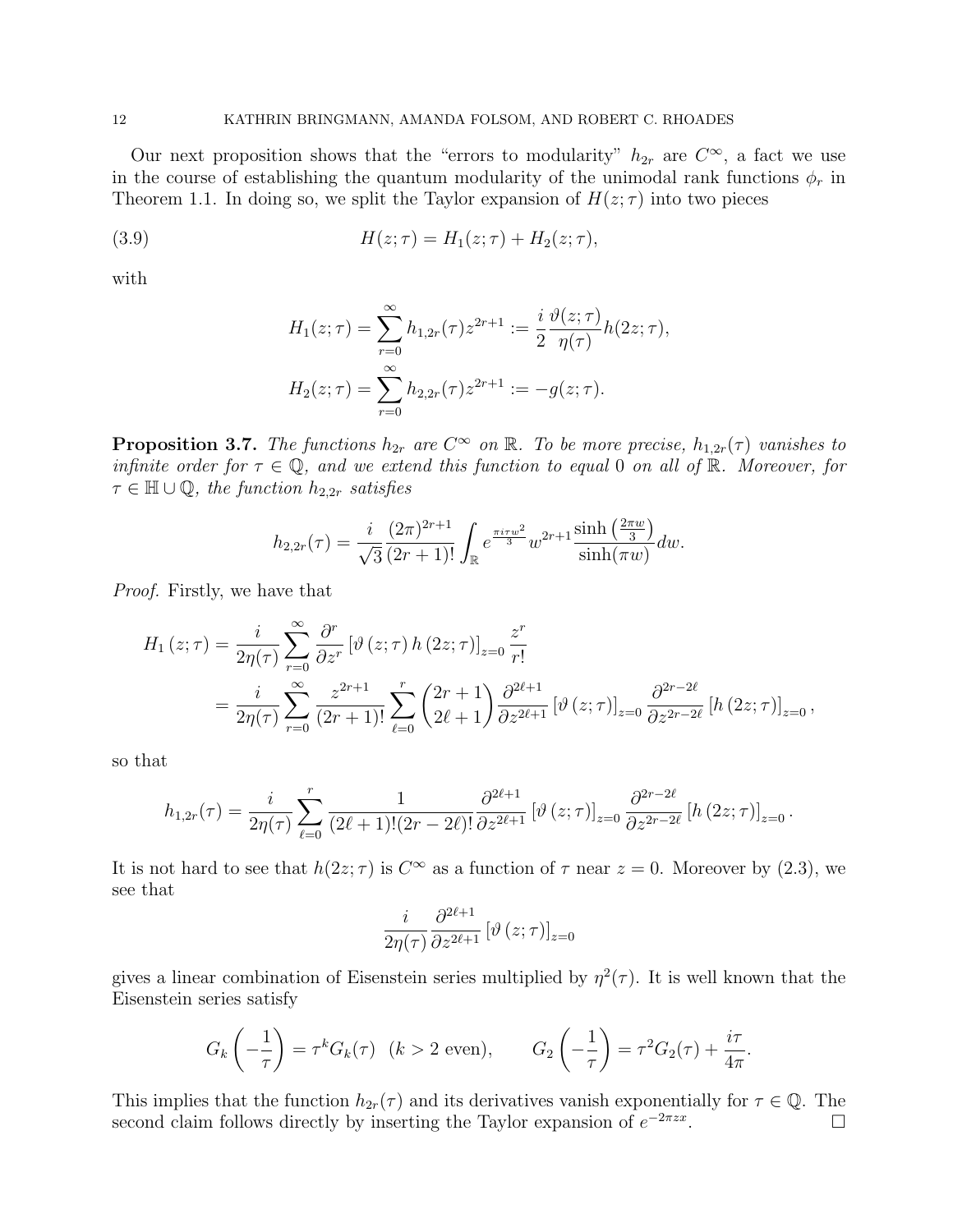3.3. Quantum unimodal ranks. Building from the results in §3.1 and §3.2, here we prove Theorem 1.1.

*Proof of Theorem 1.1.* We first relate the Taylor coefficients of  $Y^+(z;\tau)$  to the unimodal moments  $u_{2r}$ . Using the definition of  $u_{2r}$ , it is not difficult to verify that

(3.10) 
$$
\mathcal{U}(z;\tau) = \sum_{r=0}^{\infty} u_{2r}(q) \frac{(2\pi i z)^{2r}}{(2r)!}.
$$

Using the Taylor expansion of  $sin(\pi z)$  we find that

$$
Y^{+}(z;\tau) = -2iq^{-\frac{1}{24}}\sin(\pi z)\mathcal{U}(z;\tau) = -(2\pi iz)\sum_{r=0}^{\infty} (2\pi iz)^{2r} \sum_{0 \leq \ell \leq r} \frac{u_{2\ell}(q)q^{-\frac{1}{24}}2^{2\ell-2r}}{(2\ell)!(2r-2\ell+1)!},
$$

yielding

(3.11) 
$$
\frac{a_{2r}(\tau)}{(2\pi i)^{2r+1}} = -\sum_{0 \leq \ell \leq r} \frac{u_{2\ell}(q)q^{-\frac{1}{24}}2^{2\ell - 2r}}{(2\ell)!(2r - 2\ell + 1)!}.
$$

Using (3.11), the definition of  $\phi_r(\tau)$  in (1.6), or its equivalent formulation given in (1.8), as well as the definition of  $b_{2r}(\tau)$  in (3.8), it is not difficult to see that for each  $r \in \mathbb{N}_0$ ,  $b_{2r}(\tau) = \phi_r(\tau)$ . Combining this with the fact that  $h_{2j}(\tau) = h_{1,2j}(\tau) + h_{2,2j}(\tau)$ , Proposition 3.6 yields

$$
(3.12) \quad \phi_r \left( -\frac{1}{\tau} \right) (-i\tau)^{-\frac{3}{2} - 2r} - \phi_r(\tau)
$$
\n
$$
= -(-i\tau)^{-\frac{3}{2} - 2r} \sum_{\substack{0 \le \mu \le r \\ 0 \le j \le r - \mu}} \frac{(3\pi)^{r - j} (-1)^j i^{\mu} \Gamma\left(\frac{1}{2} + 2r - \mu\right)}{\Gamma\left(\frac{1}{2} + 2r\right) \mu! (r - \mu - j)!} \frac{\partial^{\mu}}{\partial \tau^{\mu}} \left( (-i\tau)^{j + r - \mu + \frac{3}{2}} \left( h_{1,2j}(\tau) + h_{2,2j}(\tau) \right) \right).
$$

By continuation, (3.12) and what follows hold on  $\mathbb{H} \cup \mathbb{Q} \setminus \{0\}.$ 

We first consider the first summand. We have by Proposition 3.7

$$
\frac{\partial^{\mu}}{\partial \tau^{\mu}} \left( (-i\tau)^{j+r-\mu+\frac{3}{2}} h_{2,2j}(\tau) \right)
$$
\n
$$
= \frac{i}{\sqrt{3}} \frac{(2\pi)^{2j+1}}{(2j+1)!} \int_{\mathbb{R}} \sum_{\ell=0}^{\mu} \binom{\mu}{\ell} \frac{\partial^{\ell}}{\partial \tau^{\ell}} \left( (-i\tau)^{j+r-\mu+\frac{3}{2}} \right) \frac{\partial^{\mu-\ell}}{\partial \tau^{\mu-\ell}} \left( e^{\frac{\pi i w^2 \tau}{3}} \right) w^{2j+1} \frac{\sinh\left(\frac{2\pi w}{3}\right)}{\cosh(\pi w)} dw
$$
\n(12)

(3.13)

$$
= \sum_{\ell=0}^{\mu} (-1)^{\ell} i^{\mu+1} \pi^{2j+1+\mu-\ell} 2^{2j+1} 3^{\ell-\mu-\frac{1}{2}} {\mu \choose \ell} \frac{\Gamma(j+r-\mu+\frac{5}{2})}{(2j+1)!\Gamma(j+r-\mu+\frac{5}{2}-\ell)} \times (-i\tau)^{j+r+\frac{3}{2}-\mu-\ell} \int_{\mathbb{R}} w^{2j+2\mu-2\ell+1} e^{\frac{\pi i w^2 \tau}{3}} \frac{\sinh\left(\frac{2\pi w}{3}\right)}{\cosh(\pi w)} dw.
$$

We now define the numbers

$$
b_r(\mu, j, \ell) := \frac{i(-1)^{j+\ell+\mu}2^{2j+1}\pi^{r+j+\mu+1-\ell}3^{r+\ell-\mu-j-\frac{1}{2}}\Gamma\left(\frac{1}{2}+2r-\mu\right)\Gamma\left(j+r-\mu+\frac{5}{2}\right)}{(2j+1)!\ell!(\mu-\ell)!(r-\mu-j)!\Gamma\left(\frac{1}{2}+2r\right)\Gamma\left(j+r-\mu+\frac{5}{2}-\ell\right)},
$$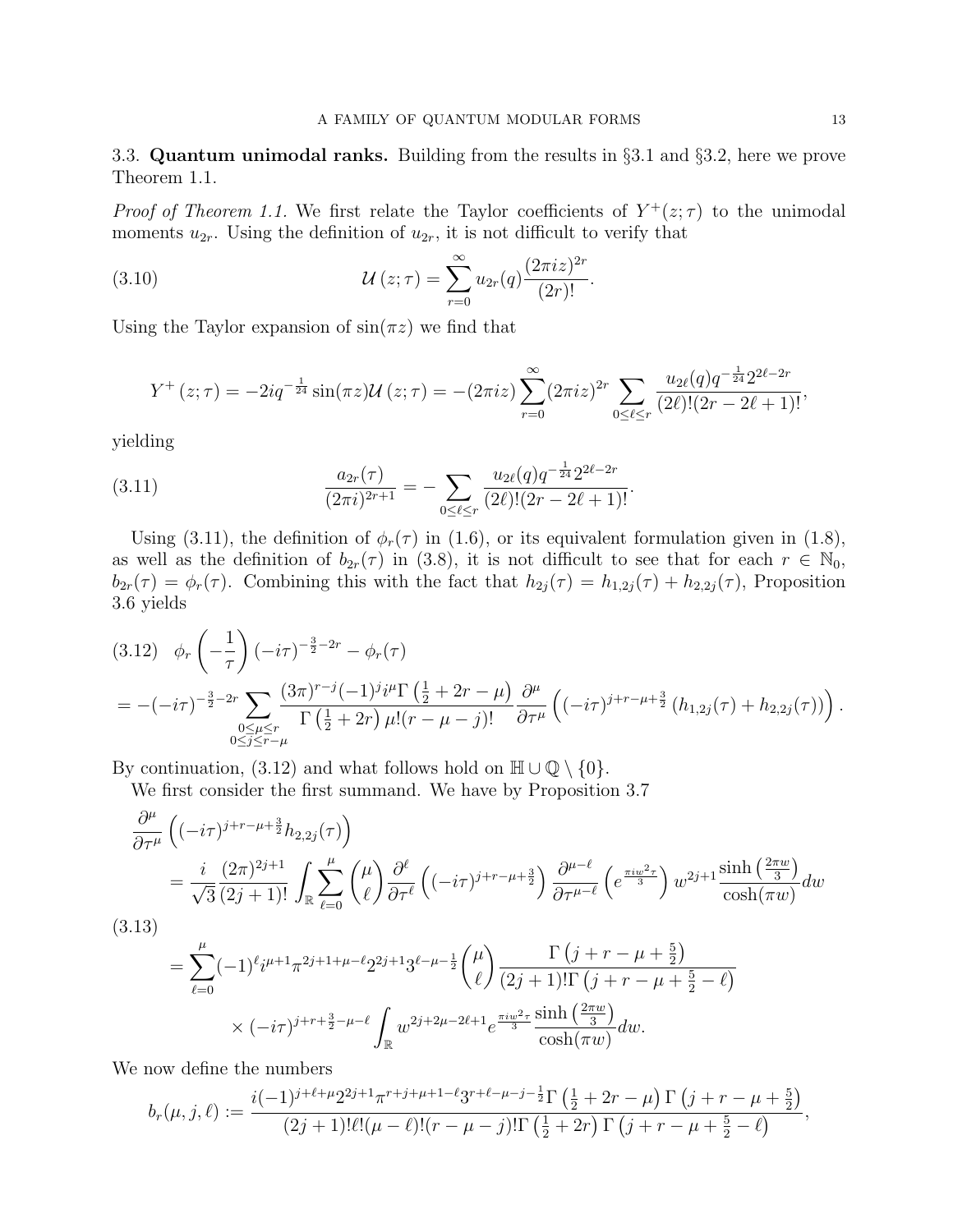and let

(3.14) 
$$
b_r(N,M) := \sum_{0 \leq \mu \leq r} \sum_{\substack{0 \leq j \leq r-\mu \\ 0 \leq \ell \leq \mu \\ N=j+\mu-\ell \\ M=\mu+\ell+r-j}} b_r(\mu, j, \ell).
$$

Moreover, we define

(3.15)

$$
\mathcal{H}_r(\tau) := (-i\tau)^{-\frac{3}{2}-2r} \sum_{\substack{0 \leq \mu \leq r \\ 0 \leq j \leq r-\mu}} \frac{(3\pi)^{r-j}(-1)^j i^{\mu} \Gamma\left(\frac{1}{2}+2r-\mu\right)}{\Gamma\left(\frac{1}{2}+2r\right) \mu!(r-\mu-j)!} \frac{\partial^{\mu}}{\partial \tau^{\mu}} \left( (-i\tau)^{j+r-\mu+\frac{3}{2}} h_{1,2j}(\tau) \right).
$$

Note that  $\mathcal{H}_r(\tau) = 0$  for  $\tau \in \mathbb{Q} \setminus \{0\}$ . We have thus shown for  $\tau \in \mathbb{H} \cup \mathbb{Q} \setminus \{0\}$ ,

$$
(-i\tau)^{-\frac{3}{2}-2r}\phi_r\left(-\frac{1}{\tau}\right)-\phi_r(\tau)=-\int_{\mathbb{R}}P_r\left(w,(-i\tau)^{-1}\right)e^{\frac{\pi i\tau w^2}{3}}\frac{\sinh\left(\frac{2\pi w}{3}\right)}{\cosh(\pi w)}dw-\mathcal{H}_r(\tau),
$$

as claimed in (1.11).

Finally, under translation  $\tau \to \tau + 1$ , it is clear using the definition of  $\phi_r(\tau)$  in (1.6) that  $\phi_r(\tau+1) = e^{-\frac{\pi i}{12}} \phi_r(\tau)$ . With the proof of Proposition 3.8 below, using (1.8), Theorem 1.1 now follows.  $\Box$ 

We are left to show existence of the moment function and their derivatives.

**Proposition 3.8.** For  $r, n \in \mathbb{N}_0$ , the moment functions

$$
\frac{\partial^n}{\partial\tau^n}\left[q^{-\frac{1}{24}}u_{2r}(q)\right]
$$

are defined for every root of unity  $q = \zeta$  and lie in  $\mathbb{Z}[\zeta]$ .

Proof. For ease of notation, we let

$$
D_{\alpha} := \alpha \frac{\partial}{\partial \alpha},
$$
  
\n
$$
J_m(w;q) := (wq;q)_m(w^{-1}q;q)_m.
$$

To finish the proof it is enough to show that for m sufficiently large, and every  $n, r \in \mathbb{N}_0$ , the function

(3.16) 
$$
D_q^n(D_w^n[J_m(w;q)]_{w=1})
$$

vanishes for  $q = \zeta$ .

It is not difficult to see that for  $m \in \mathbb{N}$ 

(3.17) 
$$
\frac{D_w(J_m(w;q))}{J_m(w;q)} = -\sum_{k=1}^m \frac{wq^k}{1 - wq^k} + \sum_{k=1}^m \frac{w^{-1}q^k}{1 - w^{-1}q^k} =: R_m(w;q).
$$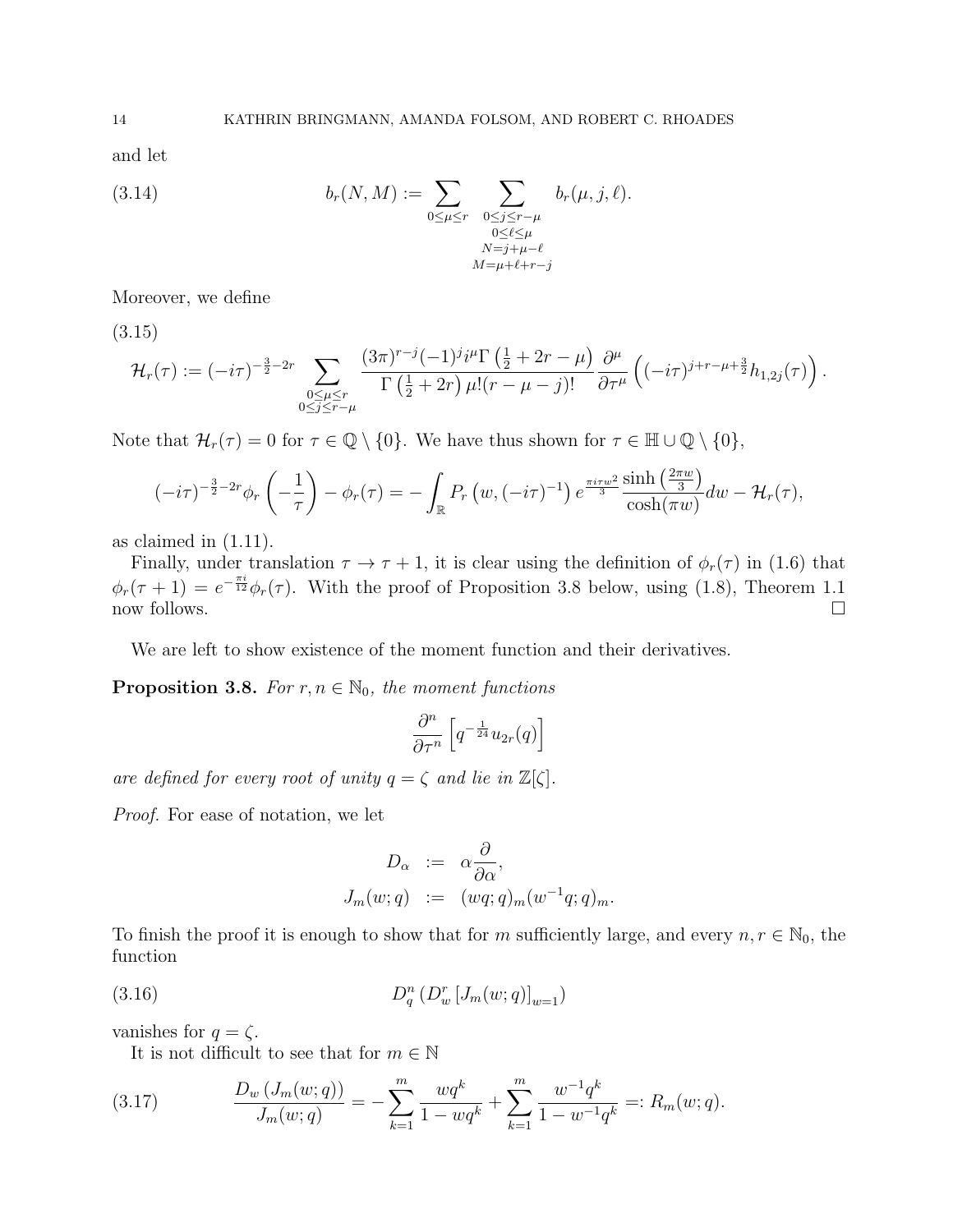We further relax notation and let  $J := J_m(w; q)$ ,  $R := R_m(w; q)$ , and  $R^{(r)} := D_w^r R$  for  $r \in \mathbb{N}_0$ . Using (3.17), we find that

$$
D_w J = JR,
$$
  
\n
$$
D_w^2 J = J (R^2 + R^{(1)}),
$$
  
\n
$$
D_w^3 J = J (R^3 + 3RR^{(1)} + R^{(2)}),
$$
  
\n
$$
D_w^4 J = J (R^4 + 4RR^{(2)} + 3(R^{(1)})^2 + 6R^2R^{(1)} + R^{(3)})
$$
  
\n
$$
\vdots
$$

Note that each  $D_w^r J$  can be expressed as  $J$  multiplied by a sum over the partitions or  $r$ . That is, given a partition  $\pi = \ell_1(\pi) \cdot 1 + \ell_2(\pi) \cdot 2 + \cdots + \ell_{r-1}(\pi) \cdot (r-1) + \ell_r(\pi) \cdot r$  of r (where each  $\ell_i(\pi) \in \mathbb{N}_0$  we may assign the product

$$
\prod_{1 \le j \le r} \left( D_w^{j-1} R \right)^{\ell_j(\pi)}
$$

.

Conversely, every such product appearing as a summand as above for  $D_w^r J$  corresponds to a partition of  $r$ . In general, we have that

$$
D_w^r [J_m(w;q)]_{w=1} = (q;q)_m^2 \sum_{\pi \vdash r} c(\pi) \prod_{1 \le j \le r} \left( D_w^{j-1} [R_m(w;q)]_{w=1} \right)^{\ell_j(\pi)},
$$

where we sum over all partitions  $\pi$  of r. The exponents  $\ell_i(\pi)$  correspond to the number of parts of the partition  $\pi$  of r, and the constants  $c(\pi) = c_r(\pi)$  also depend on the partition  $\pi$ of r. Now using the definition of  $R_m(w; q)$  in (3.17), we may write

$$
(3.18) \qquad \sum_{\pi \vdash r} c(\pi) \prod_{1 \le j \le r} \left( D_w^{j-1} \left[ R_m(w; q) \right]_{w=1} \right)^{\ell_j(\pi)} = \sum_{\vec{k} = (k_1, \dots, k_c)} \frac{P_{\vec{k},r}(q)}{\prod_{j=1}^c \left( 1 - q^{k_j} \right)^r} =: R_{m,r}(q),
$$

where  $c = c_r \in \mathbb{N}$  depends only on r, and  $P_{\vec{k},r} \in \mathbb{Z}[q]$ . Next we apply the operator  $D_q^n$  to  $(q; q)_m^2$  multiplied by  $R_{m,r}(q)$  in (3.18) above. Using the product rule, we have that (3.16) equals

$$
\sum_{0 \le j \le n} {n \choose j} D_q^j ((q;q)_m^2) D_q^{n-j} (R_{m,r}(q)).
$$

It is not difficult to see that

$$
\frac{D_q((q;q)^2_m)}{(q;q)^2_m} = -2\sum_{k=1}^m \frac{kq^k}{1-q^k} =: T_m(q),
$$

and for  $l \in \mathbb{N}$ , that

$$
D_q^{\ell-1}(T_m(q)) = \sum_{k=1}^m \frac{Q_{k,l}(q)}{(1-q^k)^{\ell}},
$$

with  $Q_{k,l}(q) \in \mathbb{Z}[q]$ . Therefore, we may conclude that (3.16) has the shape

$$
(q;q)_m^2
$$
 
$$
\sum_{\vec{k}=(k_1,\dots,k_d)} \frac{P_{\vec{k},r,n}(q)}{\prod_{j=1}^d (1-q^{k_j})^{r+n}},
$$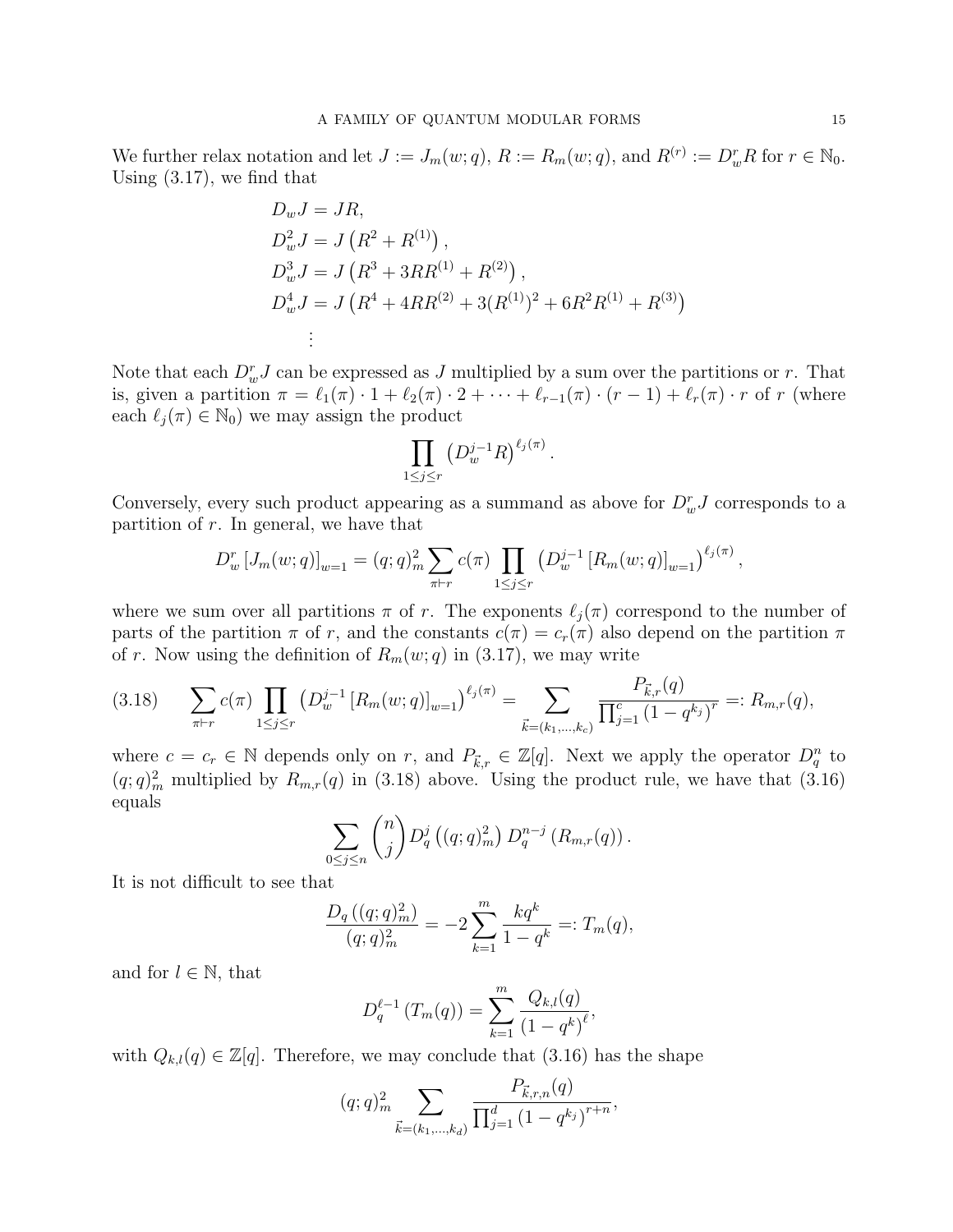where  $d = d_{r,n} \in \mathbb{N}$  depends only on r and n, and  $P_{\vec{k},r,n} \in \mathbb{Z}[q]$ . Now if  $\zeta = \zeta_m$  then  $(q;q)_M^2$  $(M \in \mathbb{N})$  vanishes at  $q = \zeta$  of order  $\geq 2\left[\frac{m}{M}\right]$  $\frac{m}{M}$ . On the other hand each term

$$
\frac{P_{\vec{k},r,n}(q)}{\prod_{j=1}^{d} (1 - q^{k_j})^{r+n}}
$$

vanishes at  $q = \zeta$  of order at most  $d(r + n)$ , which is a constant independent of m. Thus, the claim follows.

 $\Box$ 

## 4. Proof of Theorem 1.2

To prove Theorem 1.2, we recall (3.2). It is not difficult to see from Proposition 3.2 that

$$
Y^+(z;it) = -H(z;it) + \sum_{r\geq 0} \beta_r(t) z^r
$$

with

$$
\beta_r(t) \ll_r e^{-\frac{N}{t}}
$$

for some  $N > 0$ . To find the asymptotic expansion of  $H(z;it)$ , we split as in (3.9) and bound using  $(2.3)$ 

$$
h_{1,2r}(it) \ll e^{-\frac{M}{t}}
$$

for some  $M > 0$ . Thus we are left to determine the asymptotic expansion of  $H_2(z;it)$ . For this, we write

(4.1) 
$$
H_2(z;it) = -\frac{i}{\sqrt{3}} \int_{\mathbb{R}} e^{-\frac{\pi i w^2}{3} - 2\pi w z} \frac{\sinh\left(\frac{2\pi w}{3}\right)}{\cosh\left(\pi w\right)} dw
$$

$$
= -\frac{i}{\sqrt{3}} \sum_{r=0}^{\infty} \frac{\left(-2\pi z\right)^{2r+1}}{(2r+1)!} \sum_{k=0}^{\infty} \frac{\left(-\frac{\pi t}{3}\right)^k}{k!} \int_{\mathbb{R}} \frac{w^{2r+2k+1} \sinh\left(\frac{2\pi w}{3}\right)}{\cosh\left(\pi w\right)} dw,
$$

where the identity in  $(4.1)$  refers to an asymptotic expansion. Thus, to determine the asymptotic expansion of  $H_2(z;it)$ , we are left to evaluate explicitly for  $a \in \mathbb{N}_0$ 

$$
\mathcal{C}_a := \int_{\mathbb{R}} \frac{w^{2a+1} \sinh\left(\frac{2\pi w}{3}\right)}{\cosh(\pi w)} dw = \frac{1}{2} \int_{\mathbb{R}} \frac{w^{2a+1} \left(e^{\frac{2\pi w}{3}} - e^{-\frac{2\pi w}{3}}\right)}{\cosh(\pi w)} dw = \sum_{r=1}^{\infty} \frac{\left(\frac{2\pi}{3}\right)^{2r-1}}{(2r-1)!} \int_{\mathbb{R}} \frac{w^{2a+2r}}{\cosh(\pi w)} dw.
$$

From (2.8), we have that the integral above equals  $(2i)^{-2a-2r}E_{2a+2r}$ , yielding

$$
C_a = (-2i)^{-2a-1} \sum_{r=1}^{\infty} \frac{\left(\frac{\pi i}{3}\right)^{2r-1}}{(2r-1)!} E_{2a+2r} = (-2i)^{-2a-1} \sum_{r=0}^{\infty} \frac{\left(\frac{\pi i}{3}\right)^r}{r!} E_{2a+r+1}.
$$

The second equality above holds due to the fact that  $E_j = 0$  for j odd.

We are thus left to understand  $\sum_{r=0}^{\infty}$  $\frac{v^r}{r!}E_{r+b}$  for positive integers b and  $v=\frac{\pi i}{3}$  $\frac{\pi i}{3}$ . Set

$$
f(v) := \sum_{r=0}^{\infty} \frac{E_r}{r!} v^r = \operatorname{sech}(v),
$$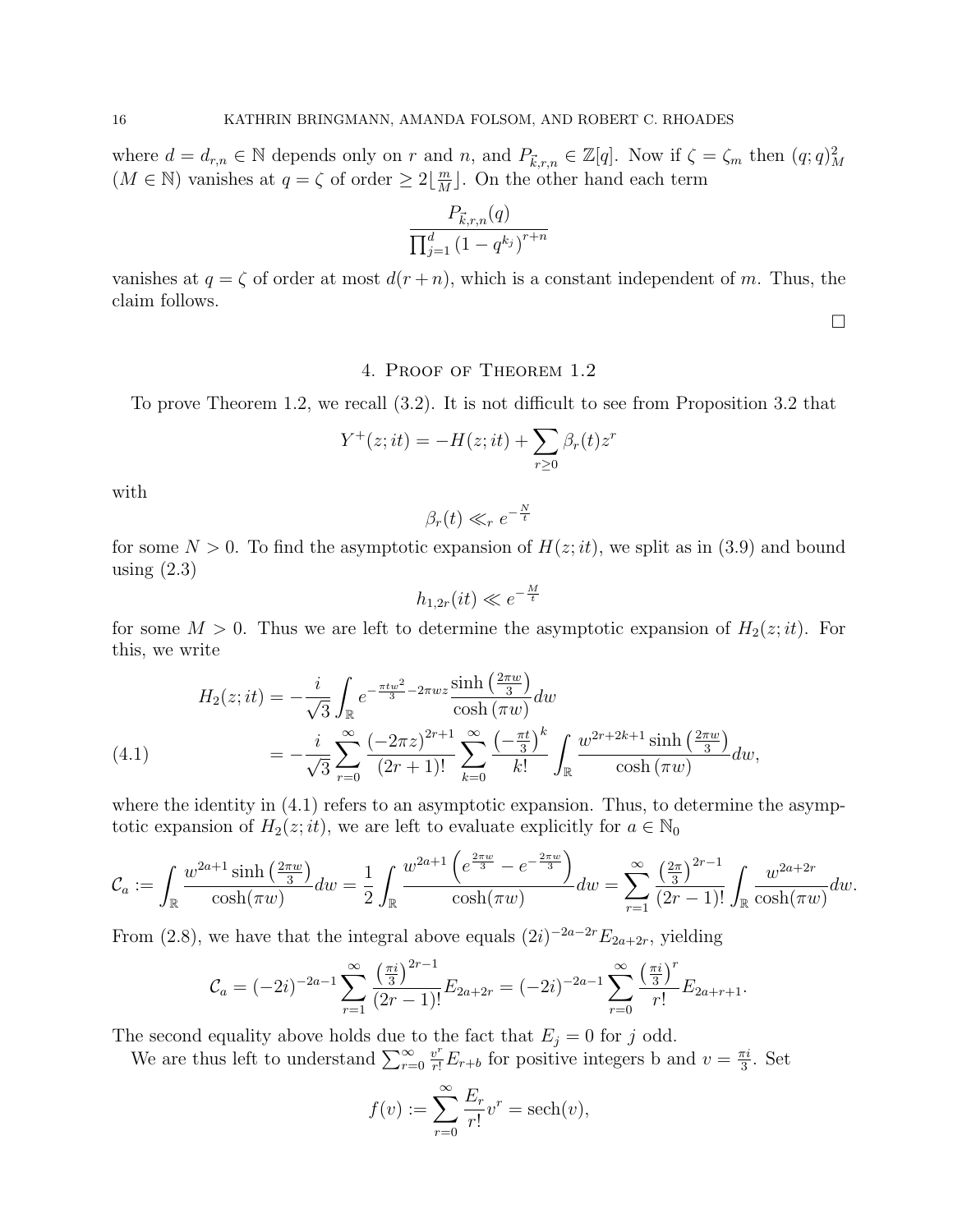where the second equality above is simply the definition of the Euler numbers. Then

$$
f^{(b)}(v) = \sum_{r=0}^{\infty} \frac{E_{r+b}}{r!} v^r.
$$

Thus

(4.2) 
$$
\mathcal{C}_a = (-2i)^{-2a-1} \operatorname{sech}^{(2a+1)}\left(\frac{\pi i}{3}\right) = 2^{-2a-1} \operatorname{sec}^{(2a+1)}\left(\frac{\pi}{3}\right).
$$

Next we deduce from (1.12) that

$$
\frac{i}{2\sin{(\pi z)}} = -\sum_{n=0}^{\infty} \frac{B_{2n}(\frac{1}{2})}{(2n)!} (2\pi i z)^{2n-1}.
$$

Combining the above, we have established that the asymptotic expansion of  $\mathcal{U}(z; it)e^{\frac{\pi t}{12}}$  as  $t \to 0^+$  is given by

$$
\frac{1}{\sqrt{3}}\sum_{r=0}^{\infty} (2\pi i z)^{2r} (-1)^r \sum_{0 \le n \le r} \frac{B_{2n}(\frac{1}{2})}{(2n)!} \frac{(-1)^n}{(2r-2n+1)!} \sum_{k=0}^{\infty} \frac{\left(-\frac{\pi t}{3}\right)^k}{k!} C_{r-n+k}.
$$

Thus, using (4.2), we have the asymptotic expansion as  $t \to 0^+$ 

$$
(4.3) \quad e^{\frac{\pi t}{12}} u_{2r} \left( e^{-2\pi t} \right) = \frac{(2r)! (-1)^r 2^{-2r-1}}{\sqrt{3}} \sum_{k=0}^{\infty} \frac{t^k}{k!} \left( -\frac{\pi}{3} \right)^k 2^{-2k} \times \sum_{0 \le n \le r} \frac{(-1)^n B_{2n} \left( \frac{1}{2} \right) 2^{2n}}{(2n)! (2r - 2n + 1)!} \sec^{(2r - 2n + 2k + 1)} \left( \frac{\pi}{3} \right).
$$

Using Lemma 2.6 together with (4.3), we have that

$$
(4.4) \quad e^{\frac{\pi t}{12}} u_{2r} \left( e^{-2\pi t} \right) = \frac{3^{2r+1}}{2r+1} \sum_{k=0}^{\infty} \frac{(3\pi t)^k}{k!} \sum_{0 \le n \le r} \binom{2r+1}{2n} 3^{-2n} B_{2n} \left( \frac{1}{2} \right) E_{2r+2k+1-2n} \left( \frac{5}{6} \right),
$$

which concludes the proof of the first statement of Theorem 1.2.

Next we prove the claimed asymptotic for the main term. Since  $B_{2n+1}\left(\frac{1}{2}\right)$  $(\frac{1}{2}) = 0$ , we may rewrite the  $k = 0$  summand of  $(4.4)$  as

(4.5) 
$$
\frac{3^{2r+1}}{2r+1} \sum_{0 \le n \le 2r+1} {2r+1 \choose n} 3^{-n} B_n \left(\frac{1}{2}\right) E_{2r+1-n} \left(\frac{5}{6}\right).
$$

Now we use (2.6), which yields that

$$
B_n\left(\frac{1}{2}\right) = 3^{n-1} \sum_{a=0}^{2} B_n\left(\frac{1}{6} + \frac{a}{3}\right).
$$

Thus, (4.5) equals

(4.6) 
$$
\frac{3^{2r}}{2r+1} \sum_{a=0}^{2} \sum_{0 \le n \le 2r+1} {2r+1 \choose n} B_n \left(\frac{1}{6} + \frac{a}{3}\right) E_{2r+1-n} \left(\frac{5}{6}\right).
$$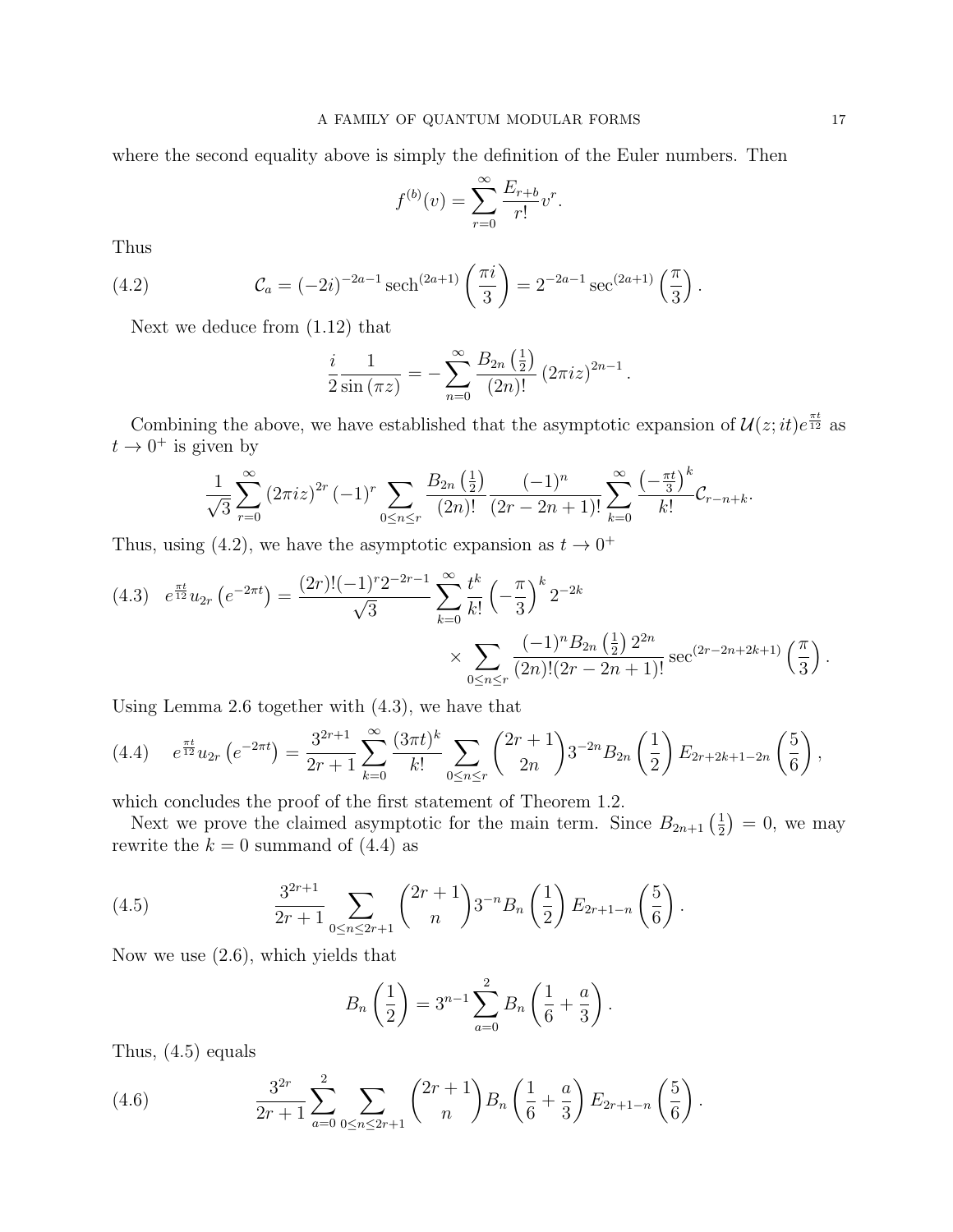Using  $(2.7)$ ,  $(4.6)$  reduces to

$$
\frac{2 \cdot 6^{2r}}{2r+1} \sum_{a=0}^{2} B_{2r+1} \left( \frac{1}{2} + \frac{a}{6} \right).
$$

Noting again that  $B_{2r+1}(\frac{1}{2})$  $(\frac{1}{2}) = 0$ , we find that as claimed, as  $t \to 0^+,$ 

$$
e^{\frac{\pi t}{12}}u_{2r}\left(e^{-2\pi t}\right) \sim \frac{2\cdot 6^{2r}}{2r+1}\left(B_{2r+1}\left(\frac{2}{3}\right)+B_{2r+1}\left(\frac{5}{6}\right)\right).
$$

5. AN EXAMPLE: THE MOMENT FUNCTION  $\phi_1(\tau)$ 

In this section, we give an exact value for the quantum moment function (5.1)

$$
\phi_1(\tau) = 4\pi^3 i q^{-\frac{1}{24}} \sum_{n=1}^{\infty} \sum_{m \in \mathbb{Z}} (-1)^m u(m,n) \left( m^2 + 2n \right) q^n = 4\pi^3 i q^{-\frac{1}{24}} \left( u_2(q) - i \pi^{-1} \frac{\partial}{\partial \tau} u_0(q) \right).
$$

To describe this, we define for positive integers  $n$  the polynomials

(5.2) 
$$
d_n(q) := n(q;q)_{n-1}^2 q^n - 2q^{n+2}(q;q)_n \sum_{j=1}^n j q^{j-1} \prod_{\substack{k=1\\k \neq j}}^n (1-q^k) \in \mathbb{Z}[q],
$$

(5.3) 
$$
b_n(q) := q^{n+1} \sum_{j=1}^n q^j \prod_{\substack{k=1 \ k \neq j}}^n (1 - q^k)^2 \in \mathbb{Z}[q].
$$

**Theorem 5.1.** If  $h, k \in \mathbb{N}$ , with  $gcd(h, k) = 1$ , we have that

$$
\phi_1\left(\frac{h}{k}\right) = 8\pi^3 i \zeta_{24k}^{-h} \left(\sum_{n=1}^k d_n \left(\zeta_k^h\right) - \sum_{n=1}^{2k-1} b_n \left(\zeta_k^h\right)\right).
$$

Remark. Theorem 5.1, together with (1.11) in the case  $\tau \in \mathbb{Q} \setminus \{0\}$  of Theorem 1.1, gives an exact value for the integral

$$
\int_{\mathbb{R}} P_1(w, (-i\tau)^{-1}) e^{\frac{\pi i \tau w^2}{3}} \frac{\sinh\left(\frac{2\pi w}{3}\right)}{\cosh(\pi w)} dw.
$$

To prove Theorem 5.1, we first establish Proposition 5.2 and Proposition 5.3 below. These propositions give alternate expressions for the functions defining  $\phi_1(\tau)$  (see (5.1)), which we subsequently evaluate for  $q = \zeta$ , where  $\zeta$  is any root of unity.

Proposition 5.2. With notation as above, we have that

$$
\frac{\partial}{\partial \tau}u_0(q) = 2\pi i \sum_{n\geq 1} d_n(q).
$$

Moreover, if  $gcd(h, k) = 1$  we have that

$$
\frac{\partial}{\partial \tau} [u_0(q)]_{q=\zeta_k^h} = 2\pi i \sum_{n=1}^k d_n \left( \zeta_k^h \right).
$$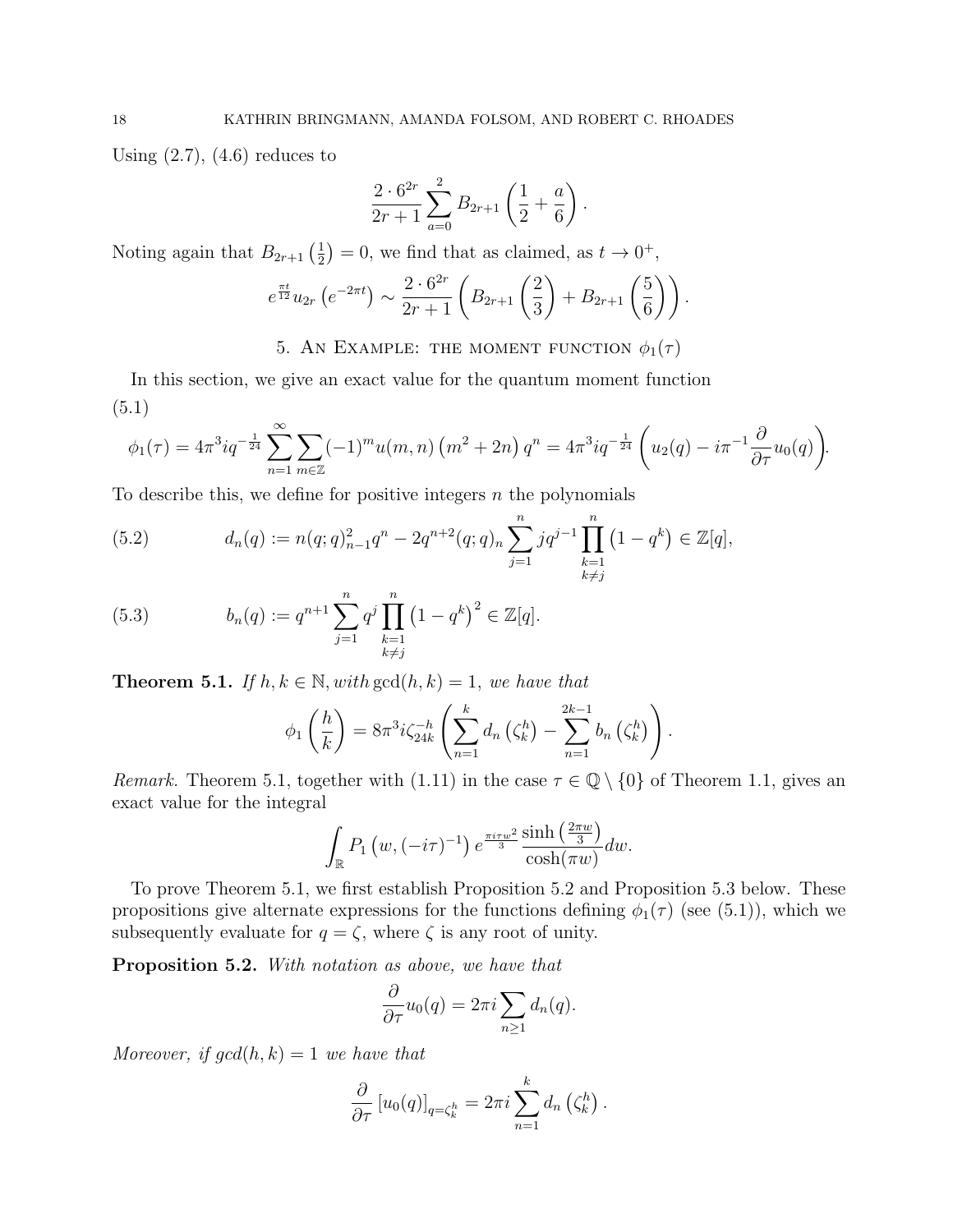*Proof.* The first statement follows by straightforward differentiation, using that  $u_0(q)$  =  $\mathcal{U}(0;\tau)$ , definition (1.2), and the fact that  $\frac{1}{2\pi i}$  $\frac{\partial}{\partial \tau} = q \frac{d}{dq}$ . To prove the second statement, we observe that  $d_n(q)$  is of the form  $d_n(q) = (q;q)_{n-1}d_n(q)$ , where  $d_n(\zeta_k^h) < \infty$ . The statement now follows, observing that for  $n \geq k + 1$ , the factor  $(q; q)_{n-1}$  of  $d_n(q)$  vanishes when  $q=\zeta_k^h$ . В последните при подата на селото на селото на селото на селото на селото на селото на селото на селото на с<br>Селото на селото на селото на селото на селото на селото на селото на селото на селото на селото на селото на

Proposition 5.3. With notation as above, we have that

$$
(2\pi i)^2 u_2(q) = \frac{\partial^2}{\partial z^2} \left[ \mathcal{U}(z;\tau) \right]_{z=0} = -2(2\pi i)^2 \sum_{n \ge 1} b_n(q).
$$

Moreover, if  $h, k \in \mathbb{N}$ , with  $gcd(h, k) = 1$ , we have that

$$
(2\pi i)^{2}u_{2}(\zeta_{k}^{h}) = -2(2\pi i)^{2}\sum_{n=1}^{2k-1}b_{n}(\zeta_{k}^{h}).
$$

Proof of Proposition 5.3. The first statement follows by straightforward differentiation, using definition (1.2), and the fact that  $\frac{1}{2\pi i}$  $\frac{\partial}{\partial z} = w \frac{d}{dw}$  for  $w = e^{2\pi i z}$ . To prove the second statement, using the first statement, we see for  $n \geq 2k$ , the jth summand defining  $b_n(q)$  (for any  $j \geq 1$ ) contains either the factor  $(1-q^k)$  or  $(1-q^{2k})$  (or both), both of which vanish when  $q = \zeta_k^h$ .  $\Box$ 

*Proof of Theorem 5.1.* Theorem 5.1 now follows from the definition of  $\phi_1(\tau)$  (see (5.1)), Proposition 5.2, and Proposition 5.3.

#### **REFERENCES**

- [1] M. Abramowitz and I. Stegun, Handbook of mathematical functions with formulas, graphs, and mathematical tables, National Bureau of Standards Applied Mathematics Series, 55, Washington, D.C. (1964).
- [2] C. Alfes, K. Bringmann, and J. Lovejoy, Automorphic properties of generating functions for generalized odd rank moments and odd Durfee symbols, Math. Proc. Cambridge Philos. Soc. 151 (2011), 385-406.
- [3] G. Andrews, Partitions with short sequences and mock theta functions, Proc. Natl. Acad. Sci. USA, 102 (2005), 4666-4671.
- [4] G. Andrews, Partitions, Durfee symbols, and the Atkin-Garvan moments of ranks, Invent. Math. 169 no. 1 (2007), 37-73.
- [5] G. Andrews, The number of smallest parts in the partitions of n, J. Reine Angew. Math. 624 (2008), 133-142.
- [6] G. Andrews and B. Berndt, Ramanujan's Lost Notebook, Part II. Springer, New York, 2009.
- [7] G.E. Andrews, R.C. Rhoades, and S.P. Zwegers, Modularity of the concave composition generating function, Algebra and Number Theory, to appear.
- [8] A. Atkin and F. Garvan, Relations between the ranks and cranks of partitions, Rankin memorial issues, Ramanujan J. 7 (2003), 343-366.
- [9] A. Atkin and H. Swinnerton-Dyer, Some properties of partitions, Proc. Lond. Math. Soc. 66 (4) (1954), 84-106.
- [10] K. Bringmann, On the explicit construction of higher deformations of partition statistics, Duke Math. 144 (2008), 195-233.
- [11] K. Bringmann and A. Folsom, On the asymptotic behavior of Kac-Wakimoto characters, Proc. Amer. Math. Soc., to appear.
- [12] K. Bringmann, F. Garvan, and K. Mahlburg, Partition statistics and quasiharmonic Maass forms, Int. Math. Res. Not. (2009), 63-97.
- [13] K. Bringmann, J. Lovejoy, and R. Osburn, Automorphic properties of generating functions for generalized rank moments and Durfee symbols, Int. Math. Res. Not. (2010), no. 2, 238-260.